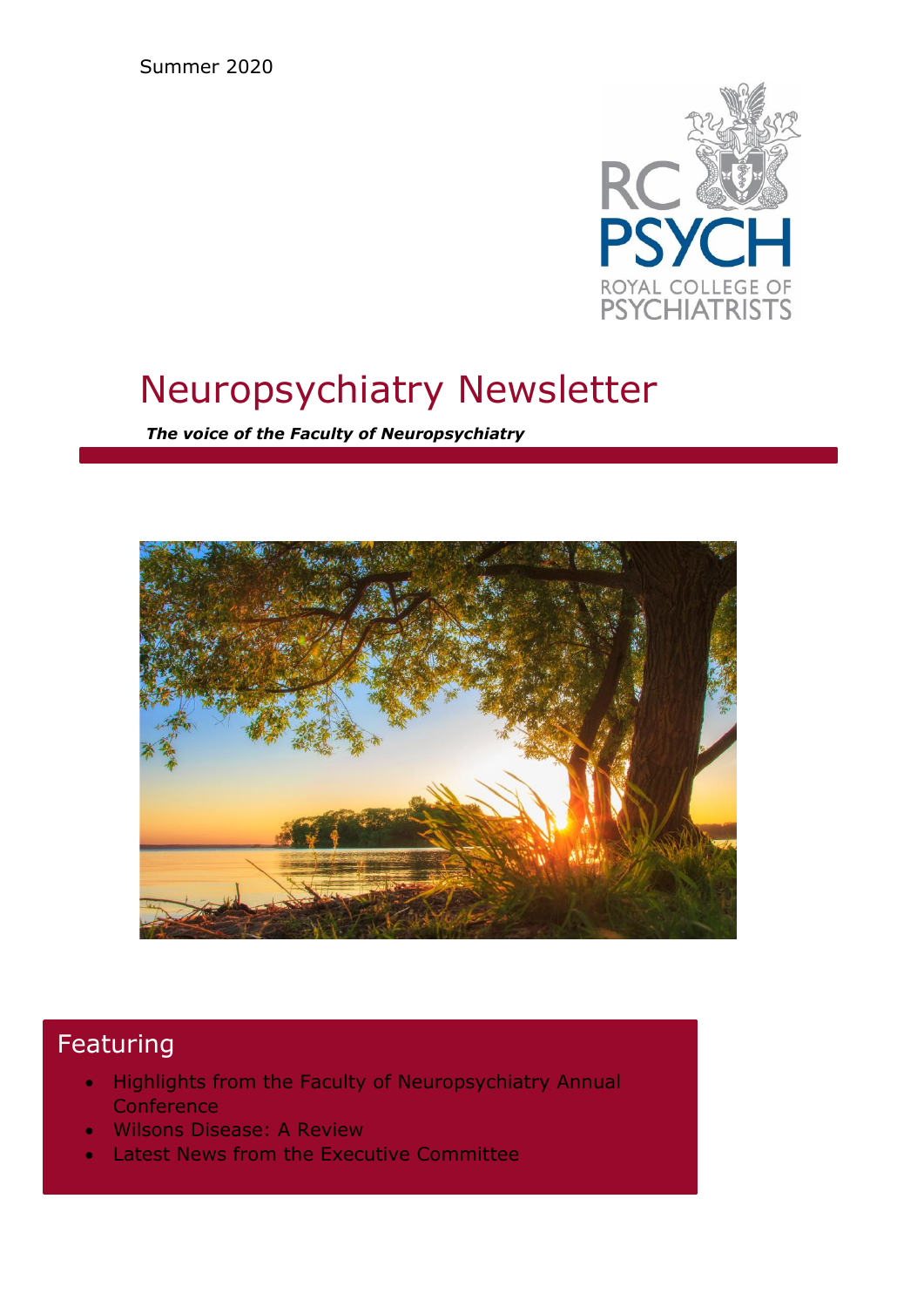Summer 2020

**Neuropsychiatry Newsletter**

**Summer 2020 Edition** 

## **Table of contents**

| CBT for dissociative seizures with co-existing epilepsy          |  |
|------------------------------------------------------------------|--|
|                                                                  |  |
|                                                                  |  |
| Exclusion of organic mental illness from mainstream psychiatry20 |  |
|                                                                  |  |

**Editor**: Kevin Foy **Deputy Editor**: Dot Bindman **Editorial Board**: Eileen Joyce Address for correspondence or submissions of original articles, case reports, correspondence [kevin.foy@rcpsych.ac.uk](mailto:kevin.foy@rcpsych.ac.uk)

Neuropsychiatry Newsletter is produced once per year. Articles, case-reports and service descriptions should be submitted in a MS Word format by email and should not exceed 2000 words unless agreed with the Editor. Letters should not exceed 200 words. The Editor reserves the right to edit contributions as deemed necessary. Opinions expressed in the newsletter are of the authors and not of the College. Copyright of submissions are retained by its author, but the College reserves the right to reproduce the article on the Faculty website pages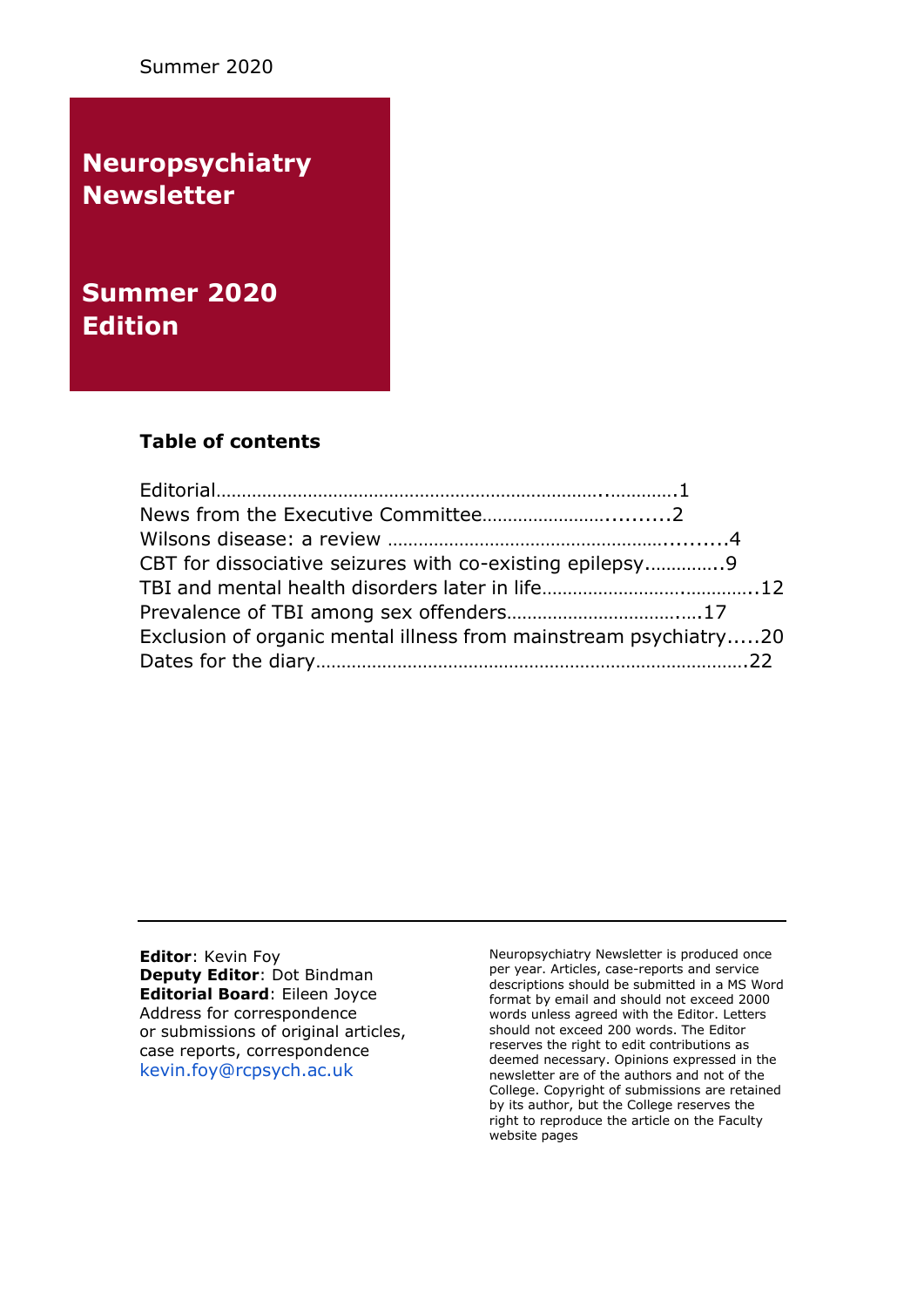# **Editorial**

### **On Covid-19 and its aftermath**

**by**

**Dr Kevin Foy**

**Editor of Neuropsychiatry Newsletter**

#### **Consultant Neuropsychiatrist, Dublin**

Brexit, Liberty Protection Safeguards and the Australian Bush fires at this stage all feel like the problems of a different Age. As Yeats said about a different period of tumult, "*all is changed, changed utterly, a terrible beauty is born*". From this standpoint, the magnitude of those changes are still unclear as indeed is whether the pandemic is truely under control. The spectre of second and further waves are still possible. Similarly, the potential of protection from any of the vaccines in development remains unclear. Regardless of these uncertainties, what is certain is that the world post covid-19 will be a different one. Medicine will have changed. Neuropsychiatry will have changed. We will have changed.

During the dark uncertain days of the crisis, incoming chair of the faculty of neuropsychiatry, Mike Dilly, spearheaded plans for neuropsychiatry at a national level and decribes those plans in this edition of the newsletter.

Dot Bindman provides an update on the latest developments from the executive committee of the faculty.

Metabolic conditions such as Wilsons disease can create alot of confusion. Samuel Shribman and Professor Eileen Joyce provide a nice summary of the key facts about this under diagnosed condition. Professor Hugh Rikards also writes an opinion piece on the ongoing exclusion of people with neurological conditions from mainstream psychiatry.

We look back at those apparently simpler days of the most recent annual meeting of the faculty last September with articles from the prize winning research.

In conclusion, and on behalf of the faculty, I hope that you and yours have managed to stay well and perhaps even flourished during this difficult epoch.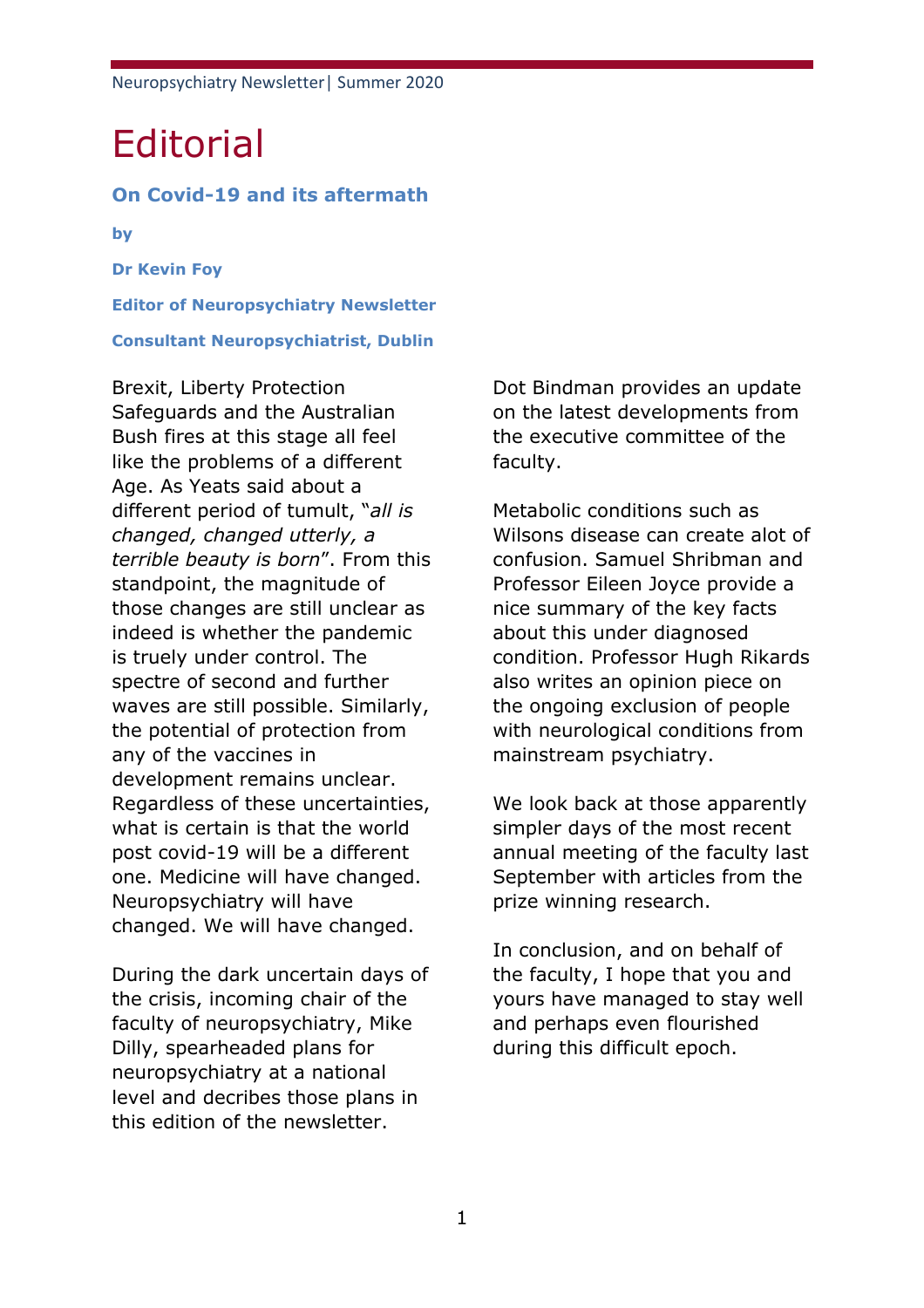# **News from the Executive Committee**

This year's strategy meeting, held remotely in May, was particularly full as it marked the end of Professor Joyce's tenure as committee chair and the inauguration of our new chair, Dr Mike Dilley.

Before moving to the main agenda items of discussing past and future strategic aims, there are two important pieces of news. Firstly, in line with the college's policy on postponing all face-to-face meetings until January 2021, this year's annual Neuropsychiatry Faculty conference in September will be held remotely on 18 September. Further details can be found on the final page of the newsletter or on www.bit.ly/Neuro20. Also highlighted was the work of committee member Tim Nicholson and colleagues on the Coronerve surveillance programme [https://www.rcpsych.ac.uk/members/your-](https://www.rcpsych.ac.uk/members/your-faculties/neuropsychiatry/coronerve-surveillance-survey)

[faculties/neuropsychiatry/coronerve-surveillance-survey.](https://www.rcpsych.ac.uk/members/your-faculties/neuropsychiatry/coronerve-surveillance-survey) This national collaboration between neurology and psychiatry has already collected and published findings from a preliminary dataset and clinicians are encouraged to continue reporting cases via the weblink or through the Covid pages on the College website.

Reviewing the strategic targets set when Professor Joyce became Chair four years ago, the committee paid tribute to her outstanding leadership. Significant progress has been made towards a Neuropsychiatry curriculum, which is being overseen by the College. Higher Learning Outcomes were submitted for approval in February this year. Professor Joyce will continue this work for the College, with the next stage being submission of key capabilities. She will also further develop the integration of capabilities in Neuropsychiatry into Neurology training through collaboration with the Association of British Neurologists.

Work by a number of committee members on commissioning has come to fruition in the last year with the approval by NHS England of a new speciality Neuroscience specification including Neuropsychiatry. This mandates the commissioning of Neuropsychiatry in every neuroscience centre in England.

Providing educational meetings of a high standard to promote the clinical neurosciences relevant to the practice of psychiatry was the final aim set in 2016. The faculty conference has increased in popularity, with the last 3 years oversubscribed. Collaboration with the International Neuropsychiatric Association on this year's conference will continue the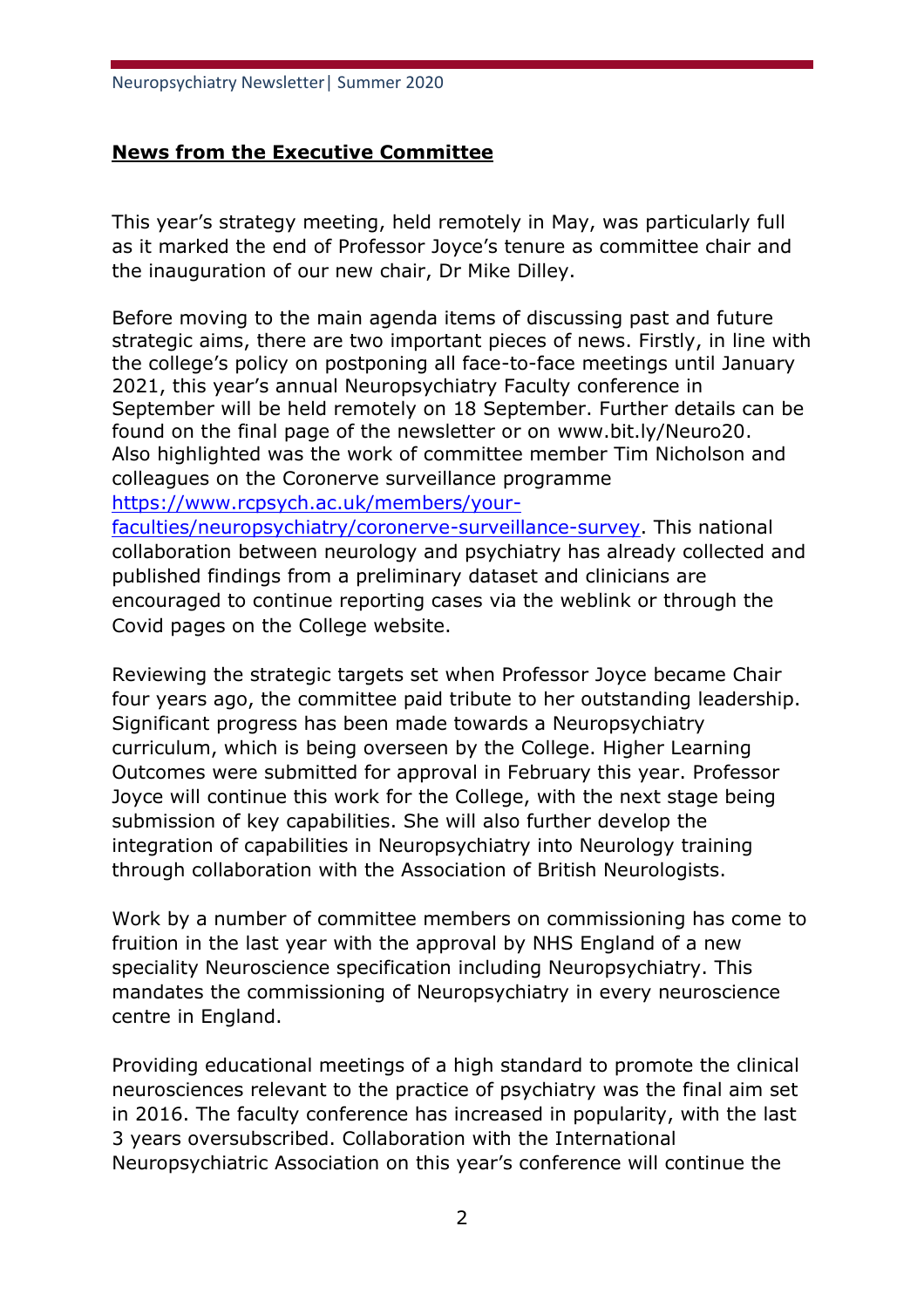tradition of talks from internationally renowned speakers and bring an even wider audience from around the world. The faculty have also had success closer to home in staging regional events, including well-attended meetings in Cardiff and Belfast.

The strategy day closed by welcoming new Chair, Mike Dilley, who introduced the strategy for the next four years. In the forthcoming autumn edition of the newsletter, Dr Dilley has kindly agreed to set out his vision for the faculty and give an insight into his work of adapting regional neuropsychiatry services to cope with the coronavirus pandemic.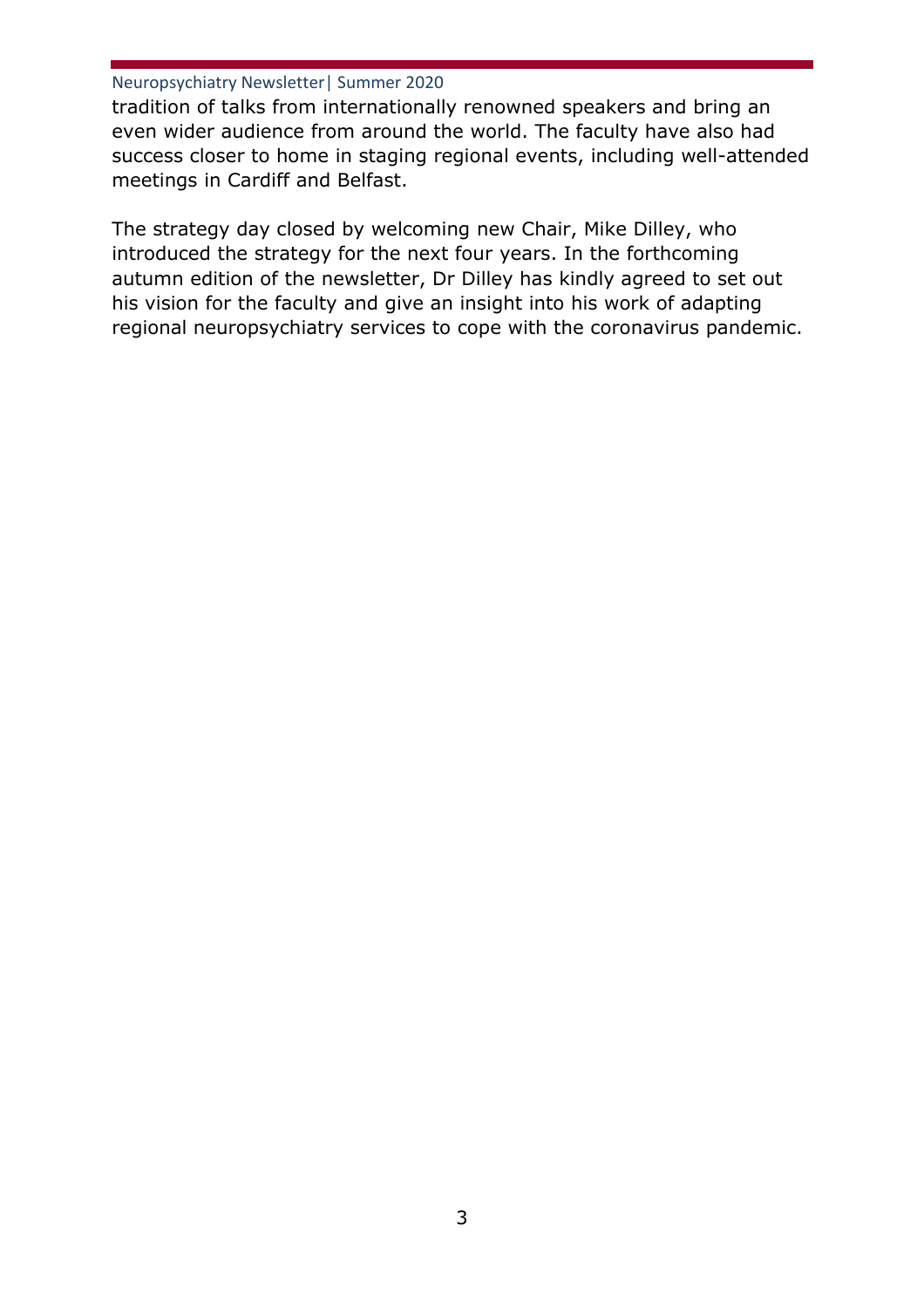# **Clinical presentations and diagnostic challenges in Wilson's disease**

Samuel Shribman, Thomas T Warner, Eileen Joyce



Wilson's disease (WD) is a rare autosomal-recessive disorder of copper metabolism caused by mutations in the *ATP7B* gene that presents with a range of hepatic, neurological and psychiatric manifestations.<sup>1</sup> It often mimics common conditions and, in combination with the lack of any single reliable diagnostic test, poses a significant diagnostic challenge to neurologists and psychiatrists; the average delay from symptom onset to diagnosis is two years.

In parallel, WD is one of the few neurodegenerative disorders for which disease-modifying treatments (chelation therapy) are highly effective at reducing and preventing morbidity. Delayed or missed diagnoses can therefore lead to avoidable neurological and psychiatric disability. Here we discuss the clinical presentation and the investigation and diagnosis of WD to aid the practising psychiatrist.

### Clinical presentations

The majority of patients present between age 5 and 35 years; however, presentations have been reported up to 72 years.<sup>2</sup> The psychiatrist may be the first specialist to encounter the patient but some patients may have been misdiagnosed with alternative neurological or hepatic diseases by other specialists. The combination of a psychiatric presentation with any liver disease or a movement disorder, particularly in a children or young adults, should raise suspicion of WD.

Hepatic presentations can be acute or chronic ranging from incidental abnormal liver function tests to cirrhosis or acute liver failure. While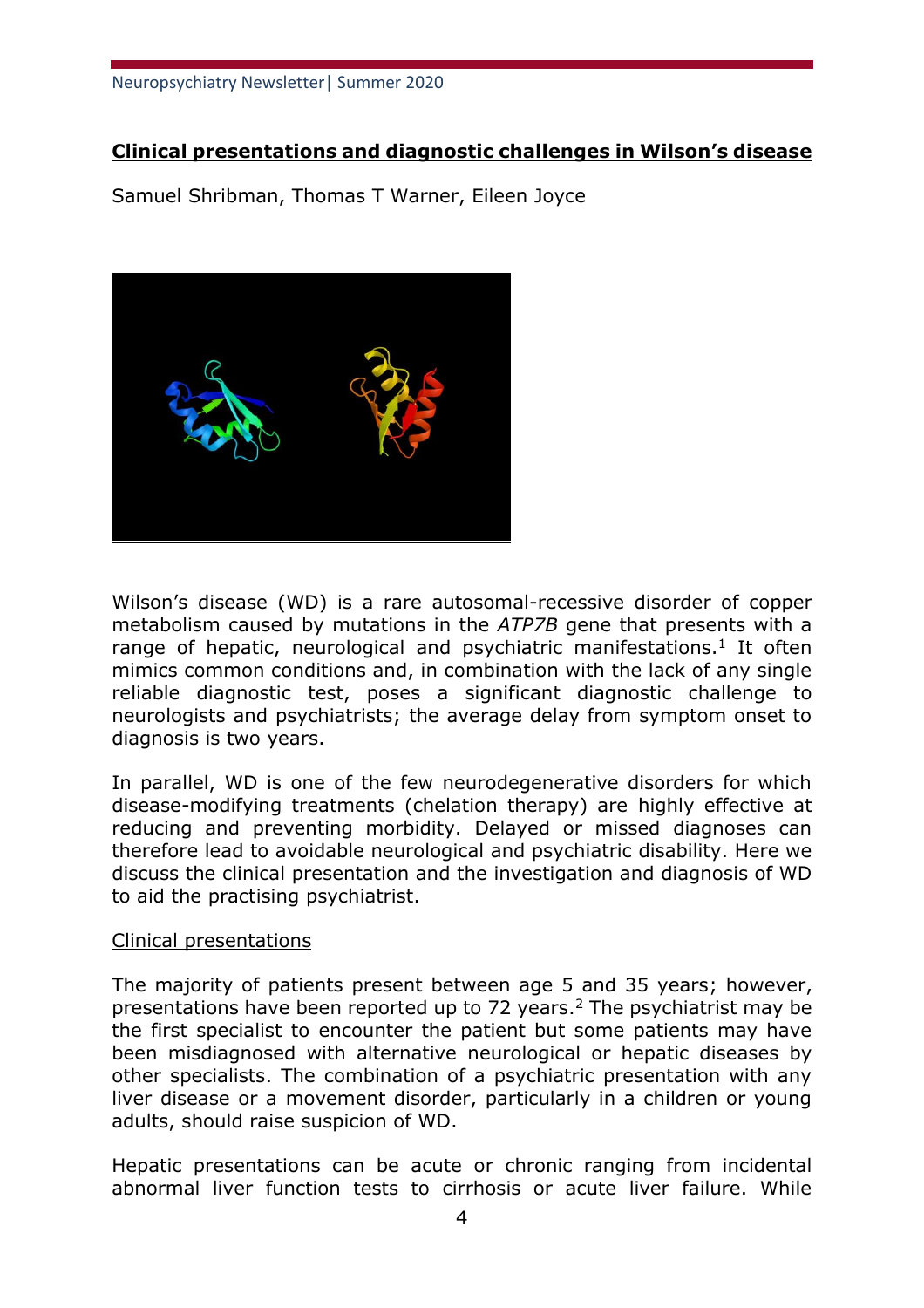deranged liver functions tests would clearly prompt a physician to consider liver disease, a low platelet count may be the only manifestation of cirrhosis in some cases. Some patients also develop a haemolytic anaemia manifesting with recurrent episodes of jaundices and prompting investigation by haematologists.

Neurological presentations are classically with a subacute or chronic movement disorder. However, bulbar symptoms, such as dysarthria or drooling, occurs in 90% of these cases. The movement disorder is usually characterised by tremor, dystonia or parkinsonism or a combination. After speech disturbance, postural tremor of the upper limbs is the most common neurological examination finding. Other neurological features such as ataxia, chorea, spasticity and seizures can occur and executive dysfunction, which may lead to difficulties at school or work, is common. Importantly, the patient may present with one movement disorder, such as a tremor, but develop additional features, such as speech or gait disturbance, over the following months.

Ophthalmological presentations are rare but copper deposits in the cornea, Kayser-Fleischer (KF) rings, can be detected in most patients. These may be visible at the bedside as brown or yellow discoloration at the periphery of the cornea. Slit-lamp examination by an experienced ophthalmologist is required to confirm their presence and WD should not be excluded on the absence of KF rings.

Psychiatric symptoms precede the movement disorder in 20% and are present in 30-40% by the time of diagnosis. Overall, 66% develop psychiatric symptoms at some point during the illness. Wilson's disease has been referred to as the 'great masquerador' because it can present with symptoms common to most psychiatric disorders. In childhood the most common feature is personality change and decline in school performance. However, psychosis, tics, OCD symptoms and even catatonia have also been documented. In adults, more than 50% present with personality change characterised by irritability, aggression, disinhibition and impulsivity, emotional lability and paranoia. Symptoms of mood disorders are also recognised with 4% meeting criteria for major depressive disorder and 14-18% for bipolar disorder. Of the psychosis symptom spectrum, paranoid delusions are most common but visual and auditory hallucinations have been documented. Finally, 25% patients with Wilson's disease show cognitive decline; this can be of a dysexecutive syndrome, affecting working memory and processing speed, or a more rarely global impairment akin to dementia.

### Investigation and diagnosis

This can be straight-forward or challenging. Serum caeruloplasmin represents a simple screen for WD that can be performed with a random blood test. However, the sensitivity and specificity varies depending on the presentation and it cannot exclude WD. While there is limited data on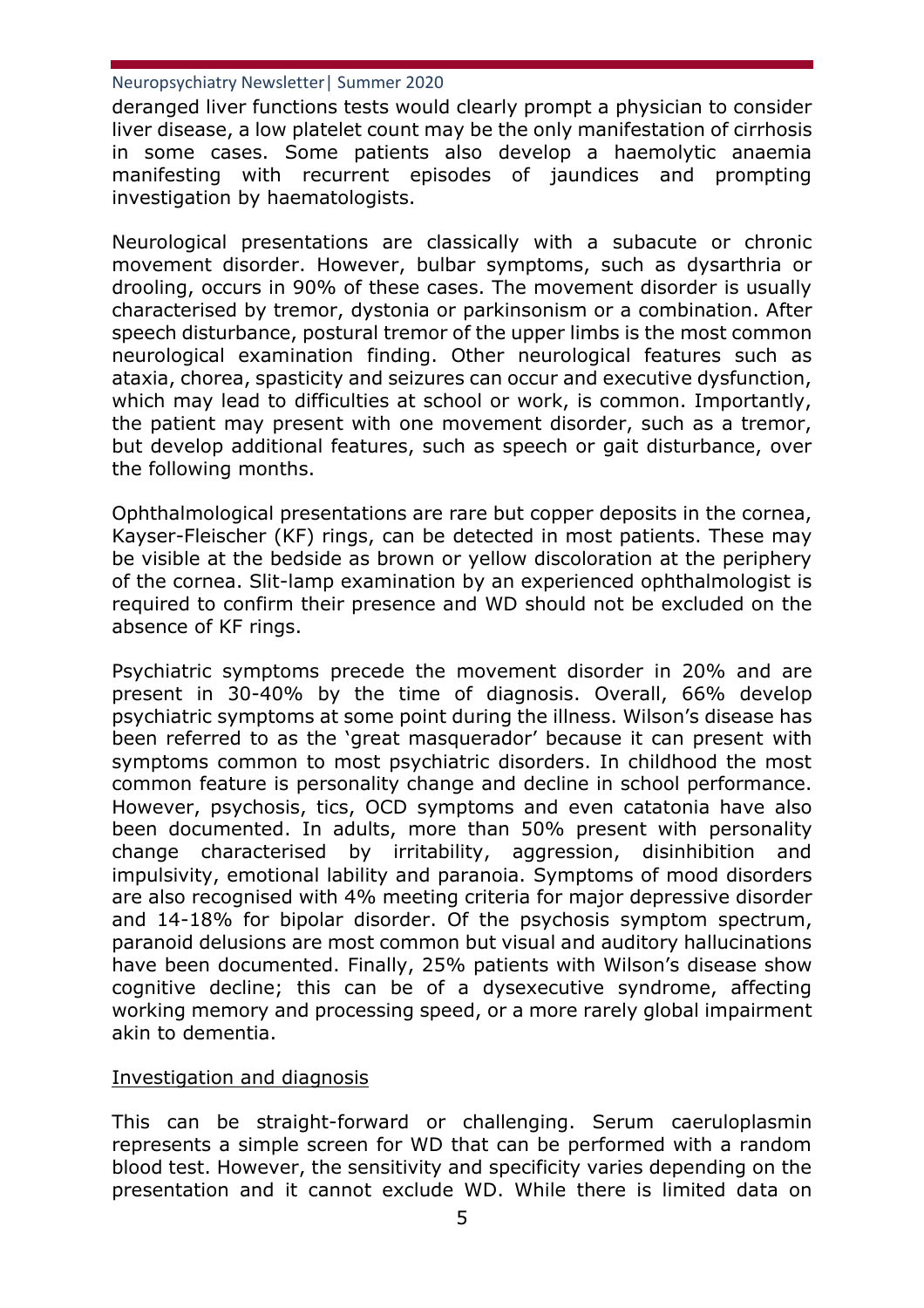isolated psychiatric presentations (without overt neurological or hepatic features), around 85% of neurological and 59% of hepatic presentations have a serum caeruloplasmin less than 0.2 g/L. Typical neurological and psychiatric symptoms with a caeruloplasmin below 0.1 g/L makes the diagnosis highly likely.<sup>3</sup> Counter-intuitively, the total serum copper is typically low in WD given the majority of circulating copper is bound to caeruloplasmin.

Urine copper output measured over a 24-hour collection are over 1.6 μmol in 78% and KF rings are detected by an ophthalmologist in 90% of neurological presentations. Genotyping of the ATP7B using exome sequencing detects two mutations in 98% of cases but takes several months at least, during which time the patient is likely to deteriorate. Liver biopsy is another diagnostic tool but is clearly invasive.

An MRI of the brain using standard T1- and T2-weighted sequences is abnormal in 99% of patients with neurological patients. The typical abnormalities are bilateral T2-weigthed hyperintensities in the basal ganglia, thalamus and brainstem. When mild these can be dismissed as 'non-specific' and when focussed in the brainstem might be misdiagnosed as inflammatory lesions of multiple sclerosis. Mild atrophy is not uncommon at presentation and some patients, particularly those with prominent liver disease, may have T1-weighted hyperintensity in the basal ganglia. The sensitivity of MRI for isolated psychiatric presentations is unclear but abnormalities are not uncommon in hepatic presentations without neurological symptoms.

In the neurology clinic, we send a serum caeruloplasmin and copper for any patient presenting with a movement disorder (tremor, dystonia, parkinsonism, chorea and ataxia) where we have a low suspicion of WD. Many of these patients will have an MRI, which if completely normal, is also reassuring. We do not screen patients with isolated cervical dystonia or those presenting with asymmetrical parkinsonism after the age of 50 years in whom WD is very unlikely. We arrange a full battery of testing with serum caeruloplasmin, serum copper, 24-hour urine collection, MRI brain and ophthalmology referral for slit lamp in those patients we consider to have red flags. This includes those with a subacute onset, bulbar involvement, concomitant liver or psychiatric disease, a family history or suspicion of KF ring. Biochemical test results can take several weeks and so serum and urine tests should be arranged immediately and patients should be advised to make contact if any deterioration in the interim. The Leipzig criteria can be used to confirm the diagnosis of WD where initial biochemical testing is inconclusive.<sup>4</sup>

For those patients initially presenting to mental health services, the approach is less clear. Given the diverse range of psychiatric manifestations screening all referrals with serum caeruloplasmin is not feasible. We advocate urgent referral to a movement disorder specialist neurologist or a hepatologist in the presence of any red flags. Arranging a full blood count,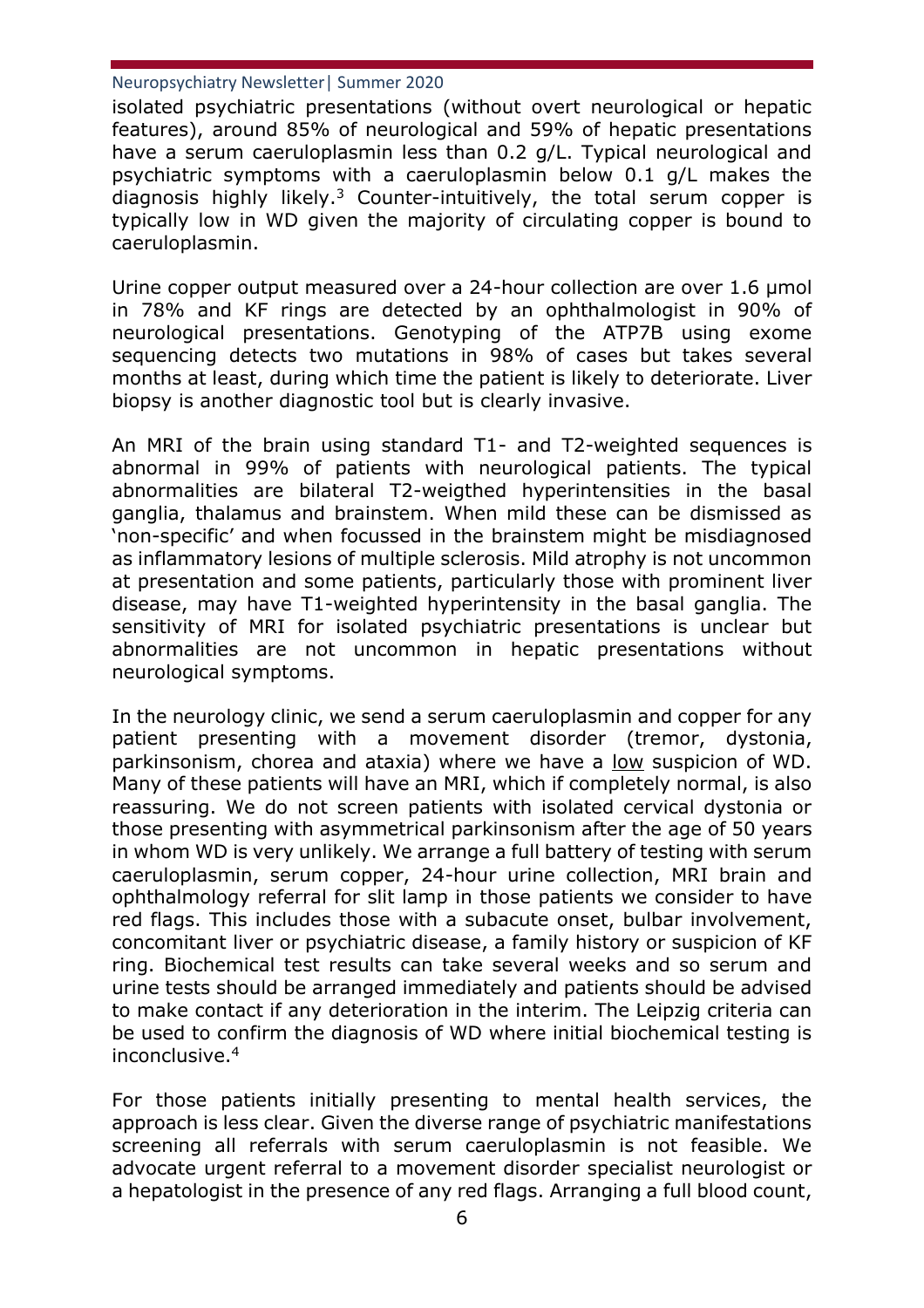liver function tests and serum caeruloplasmin in such patients is relatively quick and cheap and may help reach a prompt diagnosis in some cases. If further specialist opinion is delayed then a full screen of diagnostic tests may need to be initiated by the psychiatrist.

In those patients with a known liver disease or movement disorder, the possibility of WD may not have previously been considered and the onus is therefore on the psychiatrist to refer to a specialist for diagnostic testing. Children and young adults with psychiatric presentations later develop a suspected drug-induced movement disorder pose a particular challenge and the possibility of WD requires careful consideration.

## Treatment of neuropsychiatric symptoms

If caught early enough, neuropsychiatric symptoms can improve with the primary treatment of Wilson's disease aimed at removal of copper deposition. Standard psychotropic medication is often effective for specific symptoms but the choice is limited if there is liver involvement, e.g. sodium valproate, phenelzine, imipramine, amitriptyline, duloxetine, bupropion, agomelatine are relatively contraindicated, and some antipsychotics worsen movement disorders, e.g. haloperidol and risperidone. For mood stabilisation lithium is preferred as it is not metabolised by the liver but carbamazepine and lamotrigine are alternatives if lithium worsens tremor. Olanzapine, quetiapine and clozapine are effective for psychosis, as are SSRIs for depression. ECT has successfully treated severe depression and catatonia in people with Wilson's disease.

### Summary

Though a rare condition, Wilson's disease is a potentially reversible cause of neurological, psychiatric and hepatic symptoms. Diagnostic testing for it is simple and cheap. Clinicians need to be aware of it as a potential diagnosis in patients presenting with psychiatric symptoms with movement disorder or hepatic symptoms.

### References

- 1. Shribman S, Warner TT, Dooley JS. Clinical presentations of Wilson disease. Ann Transl Med 2019;7:S60.
- 2. Bandmann O, Weiss KH, Kaler SG. Wilson's disease and other neurological copper disorders. Lancet Neurol 2015;14:103-113.
- 3. EASL Clinical Practice Guidelines: Wilson's disease. J Hepatol 2012;56:671-685.
- 4. Ferenci P, Caca K, Loudianos G, et al. Diagnosis and phenotypic classification of Wilson disease. Liver Int 2003;23:139-142.
- 5. Mura G, Zimbrean PC, Demelia L, Carta MG (2017) Psychiatric comorbidity in Wilson's disease. Int Rev Psychiatry, 2017; 29: 445-462.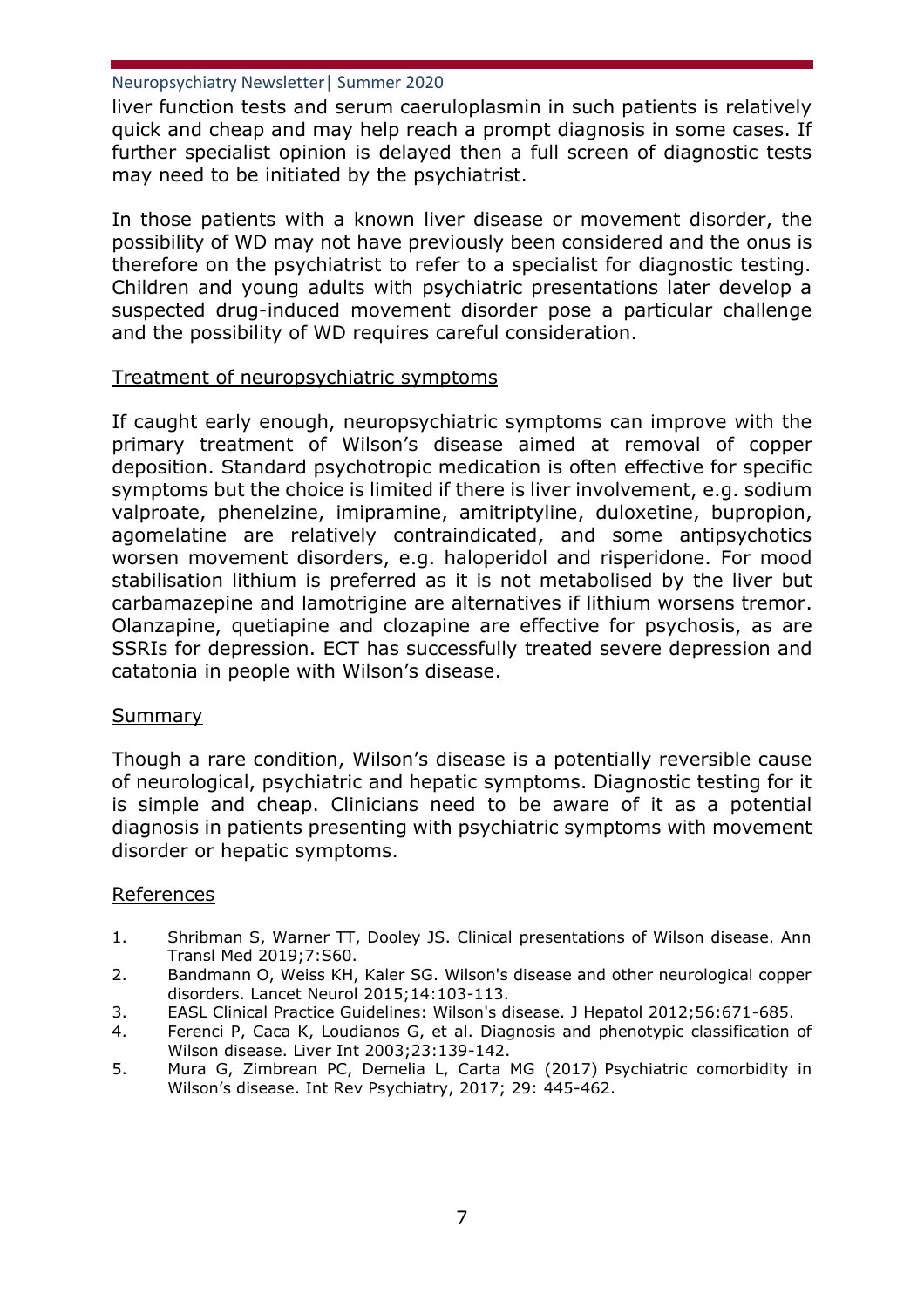**Dr Samuel Shribman** is a clinical research fellow and neurology trainee at the UCL Queen Square Institute of Neurology. He works in the multi-disciplinary Wilson's clinic and runs a longitudinal, observational study on Wilson's disease at the National Hospital for Neurology and Neurosurgery.

**Professor Thomas Warner** is director of the Queen Square Brain Bank and Reta Lila Weston Institute for Neurological Studies. He is a movement disorders specialist at the National Hospital for Neurology and Neurosurgery and his research focusses on the molecular pathogenesis of a number of hereditary movement disorders with the aim of developing novel translational strategies.

**Professor Eileen Joyce** is professor of neuropsychiatry at the National Hospital for Neurology and Neurosurgery and UCL Queen Square Institute of Neurology. Her special interest in the neuropsychiatry of movement disorder. She is also chair of the executive committee of the faculty of neuropsychiatry.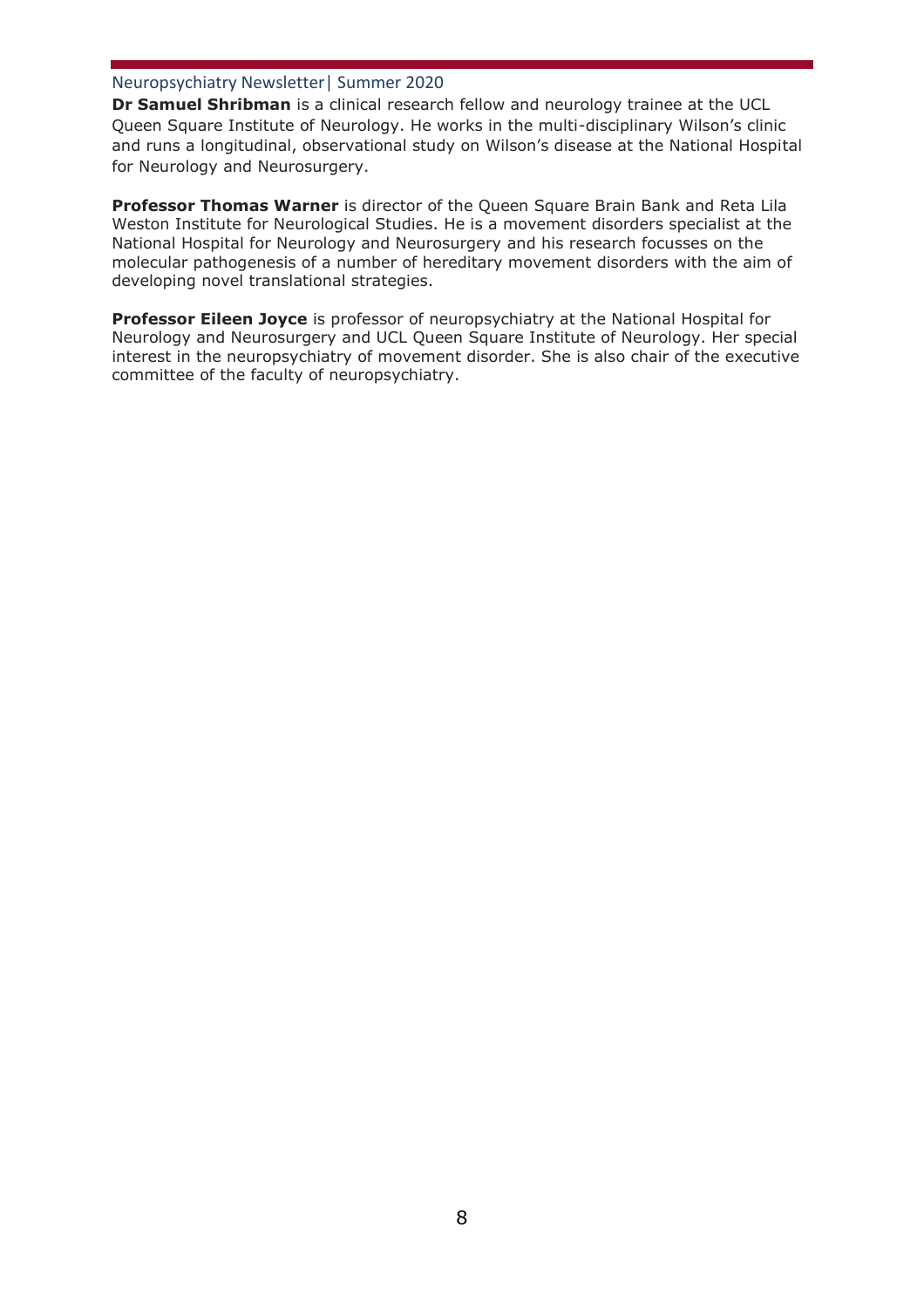*Faculty of Neuropsychiatry Annual Conference Winners*

# **Cognitive Behavioural Therapy for Dissociative Seizures and Co-existing Epilepsy: Outcomes from a Tertiary Neuropsychiatry Service**

## Alex Berry

Though figures vary widely, it's estimated that approximately 12% of those with epilepsy also experience dissociative seizures (also known as functional seizures or psychogenic non-epileptic attacks); and that 22% of those with dissociative seizures have epilepsy  $1$ . Those with dissociative seizures co-existing with epilepsy represent a relatively under-researched population. To put this into some perspective, the 4th Edition of Lishman's Organic Psychiatry contains an 88-page chapter on epilepsy, yet only 1 paragraph within this chapter specifically addresses those who have epilepsy with coexisting dissociative seizures <sup>2</sup>.

Patients with co-existing dissociative seizures and epilepsy tend to show a consistent pattern of epilepsy diagnosis preceding the onset of dissociative seizures, often by many years  $3$ . Some semiological features of dissociative seizures are less frequently observed in those with dual diagnosis, such as opisthotonic posturing. In contrast "total lack of responsiveness" and myoclonic seizure semiology are more frequently observed amongst those with dualdiagnoses compared to those with uncomplicated dissociative seizures. The CODES trial is the first multi-centre, adequatelypowered randomised controlled trial for CBT in those with dissociative seizures, and the results of which are currently awaiting publication. Notably, the CODES trial did not include patients with active epilepsy.

At the National Hospital for Neurology and Neurosurgery (NHNN), patients can be referred for a 12-session course of outpatient cognitive behavioural therapy (CBT) as treatment for dissociative seizures. Whilst there is some evidence to support the use of CBTbased therapy treating the psychosocial aspects of epilepsy, it's possible that the presence of co-existing epilepsy may complicate delivery or reduce effectiveness of CBT for dissociative seizures <sup>4</sup>.

# Methods

We designed a simple service evaluation project investigating clinical outcomes, demographic details and dissociative seizure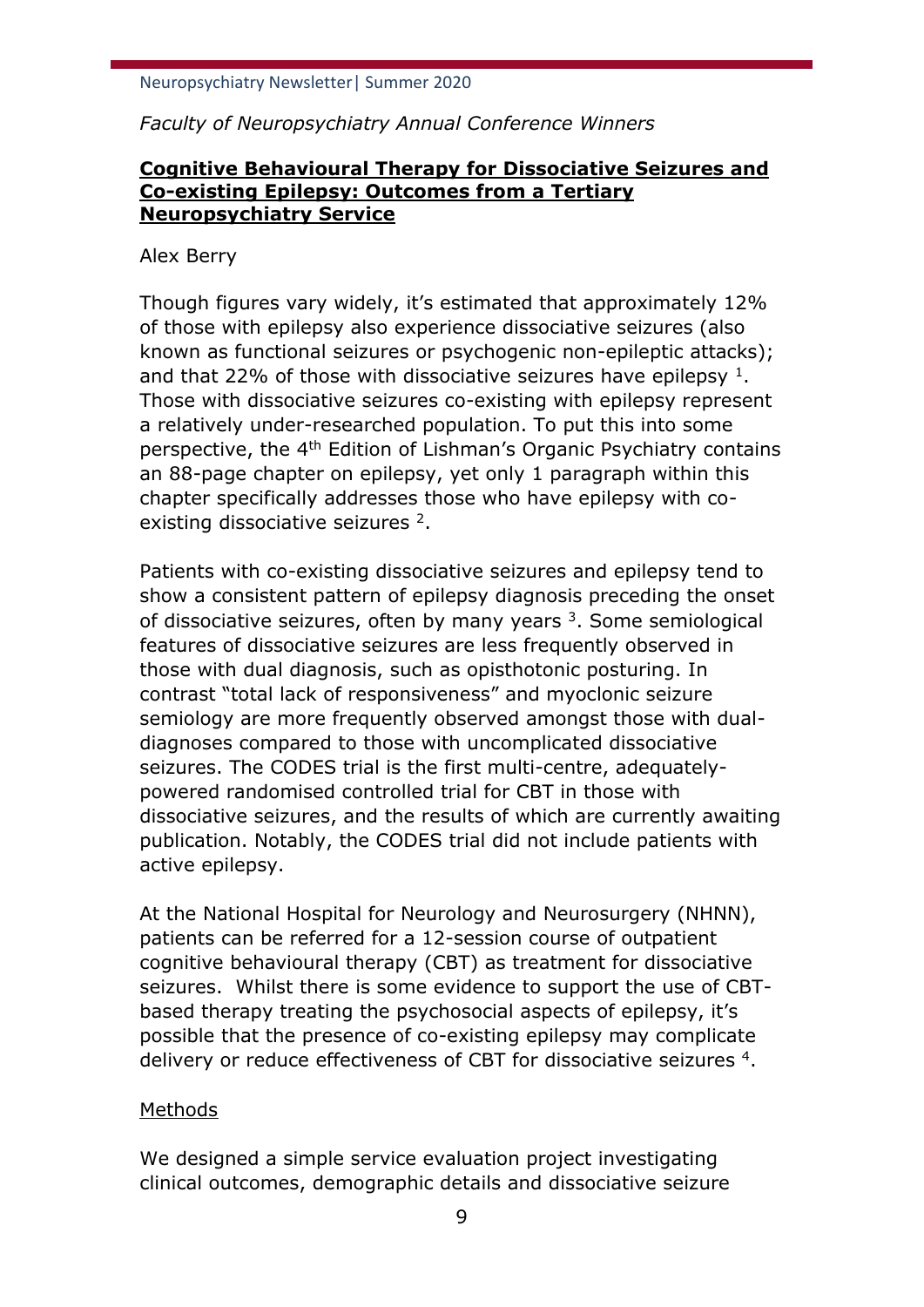semiology amongst those with dissociative seizures and co-existing epilepsy who underwent a course of CBT for dissociative seizures at the NHNN. We performed a retrospective case note review of all patients who underwent CBT at the NHNN neuropsychiatry department over a two year period, identifying 170 cases, of which 13 (8%) were patients who had dissociative seizures with coexisting epilepsy.

# Results

In this dual diagnosis group, mean seizure frequency reduced to almost 50% by the last session of CBT, though this didn't reach statistical significance. All patients undertook 3 rating scales at the first and final sessions of therapy: the Patient Health Questionnaire-9 (PHQ-9), Generalised Anxiety Disorder-7 (GAD-7) and the Work and Social Adjustment Scale (WSAS). Significant reductions were observed in PHQ-9 and GAD-7 scores at the end of therapy, and a non-significant reduction was observed in the WSAS score.

Epilepsy diagnosis preceded diagnosis of dissociative seizures in all cases, with a mean interval of 22.5 years (range 2-48.5) between epilepsy-onset and dissociative seizure-onset.

Psychiatric comorbidity was found in 12 patients (92.3%), mainly consisting of depression and anxiety. Adverse life events occurring before the age of 18 were documented in 9 patients (75%).

Possible precipitating events for dissociative seizures were identified in 9 (75%) patients – with school or work stressors identified in 5 (38.5%), and intramarital/relational difficulties in 2 (15%). Childbirth, post-epilepsy surgery, bereavement and acute physical illness were identified as potential precipitants in individual patients.

"Drop-attack" type episodes and post-ictal states were described in 5 patients (39%), whilst opisthotonic posturing and generalised convulsions were relatively infrequently identified during dissociative seizures (2 patients).

# Conclusion

Whilst this work is part of a preliminary service evaluation, the findings appear broadly in line with what has currently been published in the literature about this important patient group, and it is encouraging to see that there may be some benefits to using CBT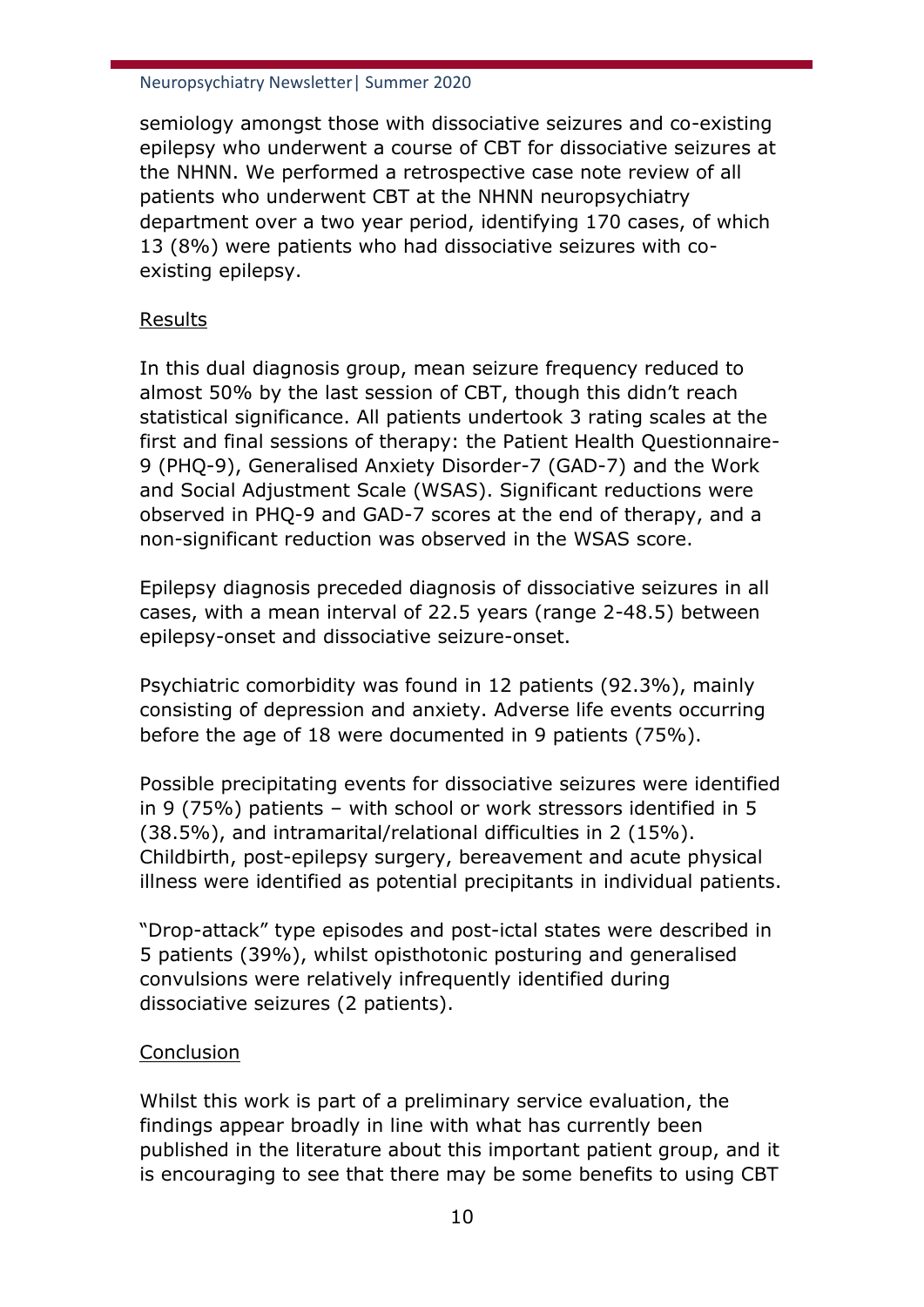in these dual-diagnosis patients. More work is clearly needed in evaluating treatment options for dissociative seizures, and in increasing recognition of those with both epilepsy and coexisting dissociative seizures.

## References

- 1. Kutlubaev MA, Xu Y, Hackett ML, Stone J. Dual diagnosis of epilepsy and psychogenic nonepileptic seizures. *Epilepsy & Behav.* 2018. 89. 70-78
- 2. Mellers JDC. Epilepsy. In: David AS, Fleminger S, Kopelman MD, Lovestone S, Mellers JDC, editors. Lishman's Organic Psychiatry. 4<sup>th</sup> ed. Wiley-Blackwell Publishing. 2009. p380
- 3. Baroni G, Piccinini V, Martins WA, de Paola L, Paglioli E, Margis R, Palmini A. Variables associated with co-existing epileptic and psychogenic nonepileptic seizures: a systematic review. *Seizure*. 2016. 35-40
- 4. Leeman-Markowski BA, Schachter SC. Cognitive and behavioural interventions in epilepsy. Current neurol neurosci rep. 2018.

**Dr Alex Berry** is an ST4 in general adult psychiatry in North Central London. He graduated from the Brighton and Sussex Medical School, and completed an intercalated BSc in Neuroscience at Sussex University. His foundation years included posts in both neurology and psychiatry. He completed core psychiatric training in North Central London, which included a placement in neuropsychiatry at the National Hospital for Neurology and Neurosurgery, Queen Square.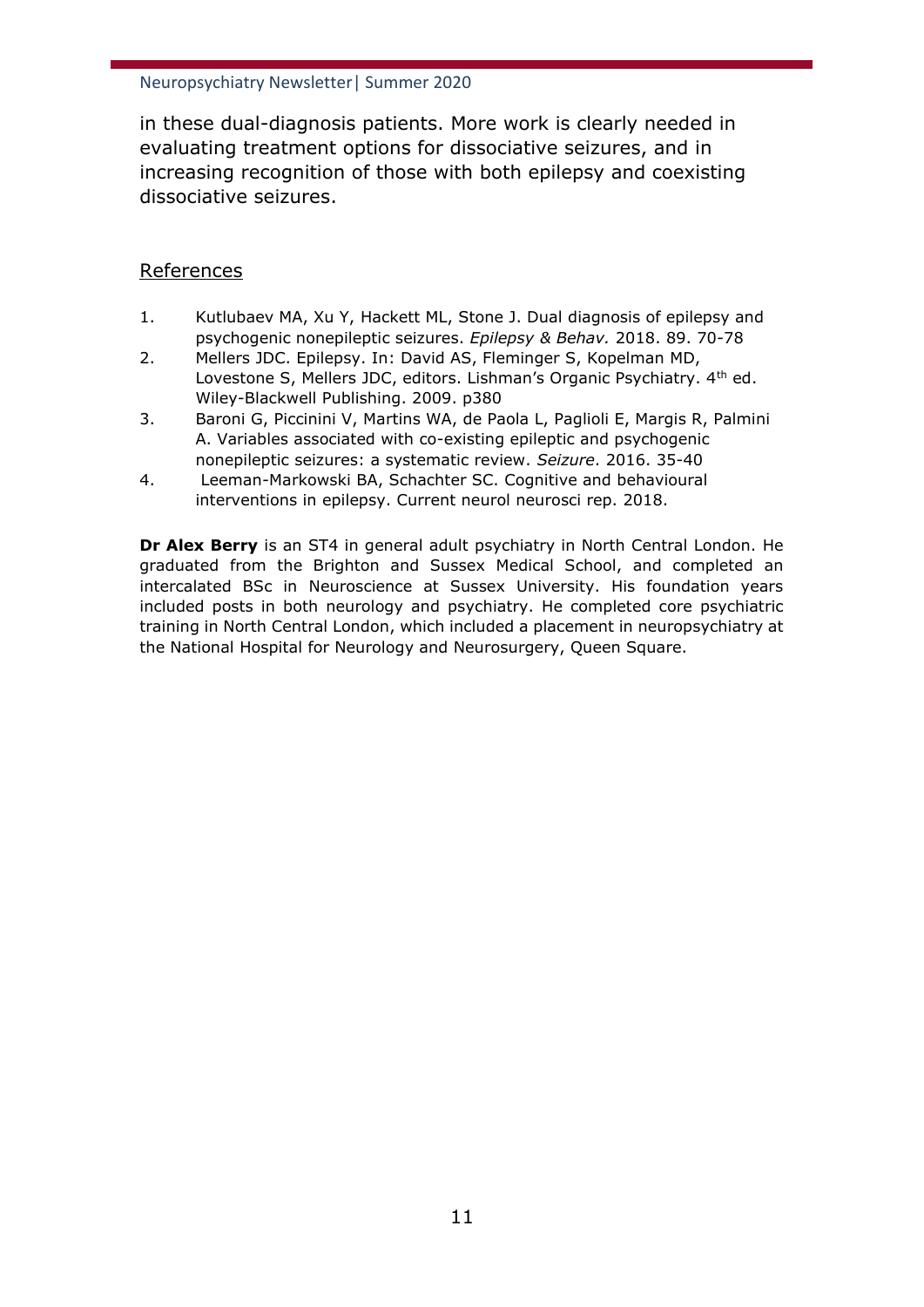# **Do traumatic brain injuries increase the risk of developing mental health disorders later in life?**

Jack Blake

# Introduction

Over 200 000 patients per year are admitted to hospital with head injuries. TBIs are graded as mild to severe based on duration of loss of consciousness, period of post traumatic amnesia, and Glasgow Coma Scale at the scene of the accident. There is growing interest and research into the long-term outcomes following TBI and to what extent a full recovery is made. This literature review sets out to explore the long-term risk of developing the mental health disorders (1) depression, (2) psychosis and (3) cortical dementia following TBI.

# Method

EBSCOhost's core medical databases were searched which included: psycINFO, psycARTICLES and MEDLINE for articles relating to TBI and depression or psychosis or dementia. 282 non-duplicate papers were screened finding 16 appropriate for the literature review. Inclusion criteria were that patients must have sustained a TBI and reported either depression, psychosis or dementia at least 1 year post-trauma. Papers looking at predictors of outcome following TBI, relating to recovery of memory, non-head related trauma and a focus on interventions were excluded. On applying the inclusion and exclusion criteria, 34 articles were screened to be appropriate on title and abstract screening. Following this, full-text analysis found 16 articles for inclusion in this review.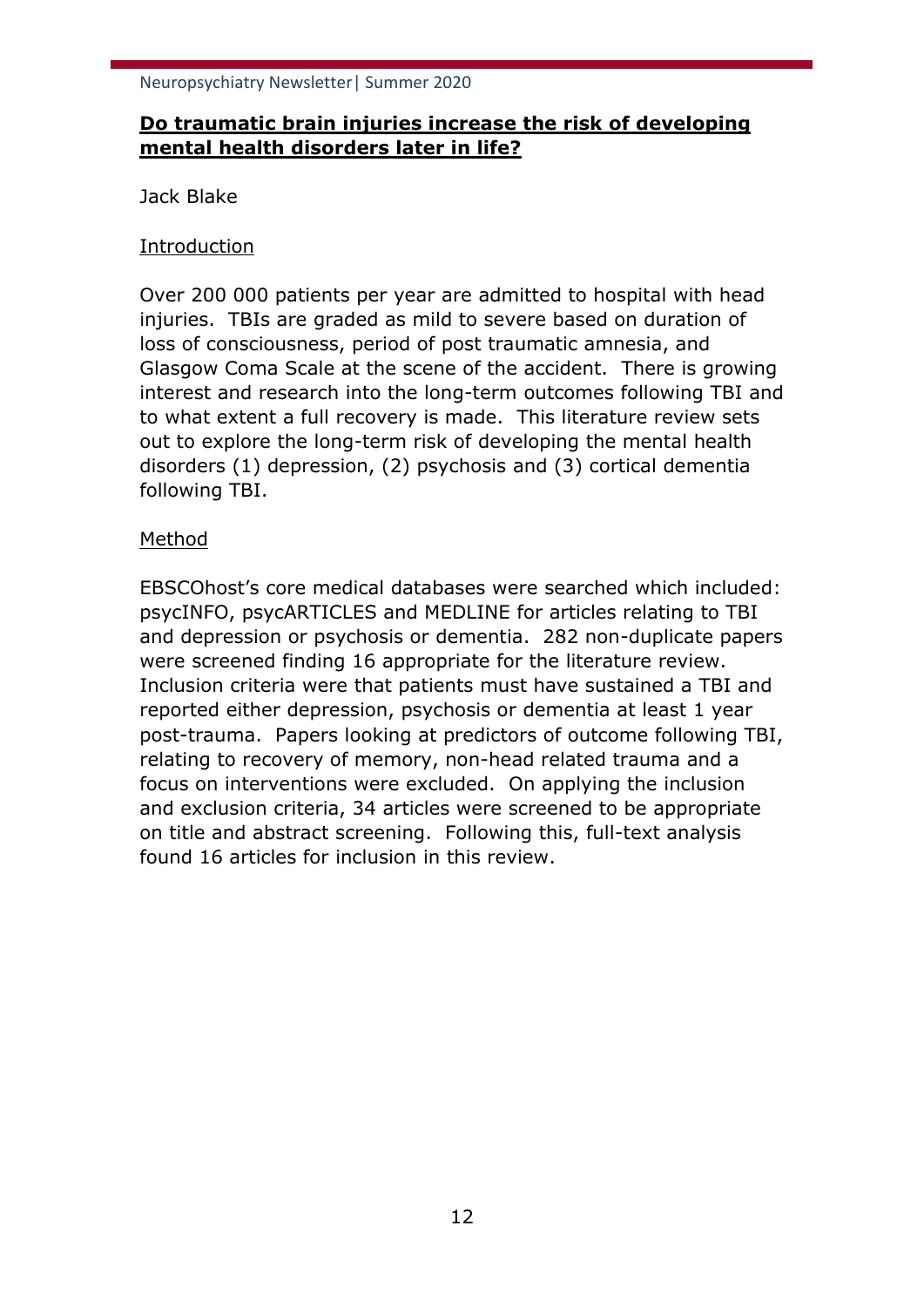



### Results

The quality of the studies varied greatly in terms of size – the largest study examined over 20,000 people  $1$ . The studies were also extremely hetrogenous in terms of the clinical populations studied. The assessment tools used also varied widely and most studies didn't use formalised structural clinical assessment. Four  $1,2,3,4$  out of five studies found a significant increase in the risk of depression following TBI with the other study stating that that post-concussion syndrome can drive depression <sup>5</sup>.

One of the studies found no increase in risk of psychosis following a TBI  $2$  though three studies found the opposite  $3,6,7$ . Two suggested genetic interplay and the other suggested comorbidities associated with TBI increased the risk. A case series reported on potential link between cannabis use and TBI on psychosis <sup>8</sup>.

Seven out of eight studies concluded an increased risk of dementia following TBI <sup>9-15</sup> with one smaller study disagreeing <sup>16</sup>. Four focused specifically on Alzheimer's disease or pathology whilst the others were more generalised about the dementia.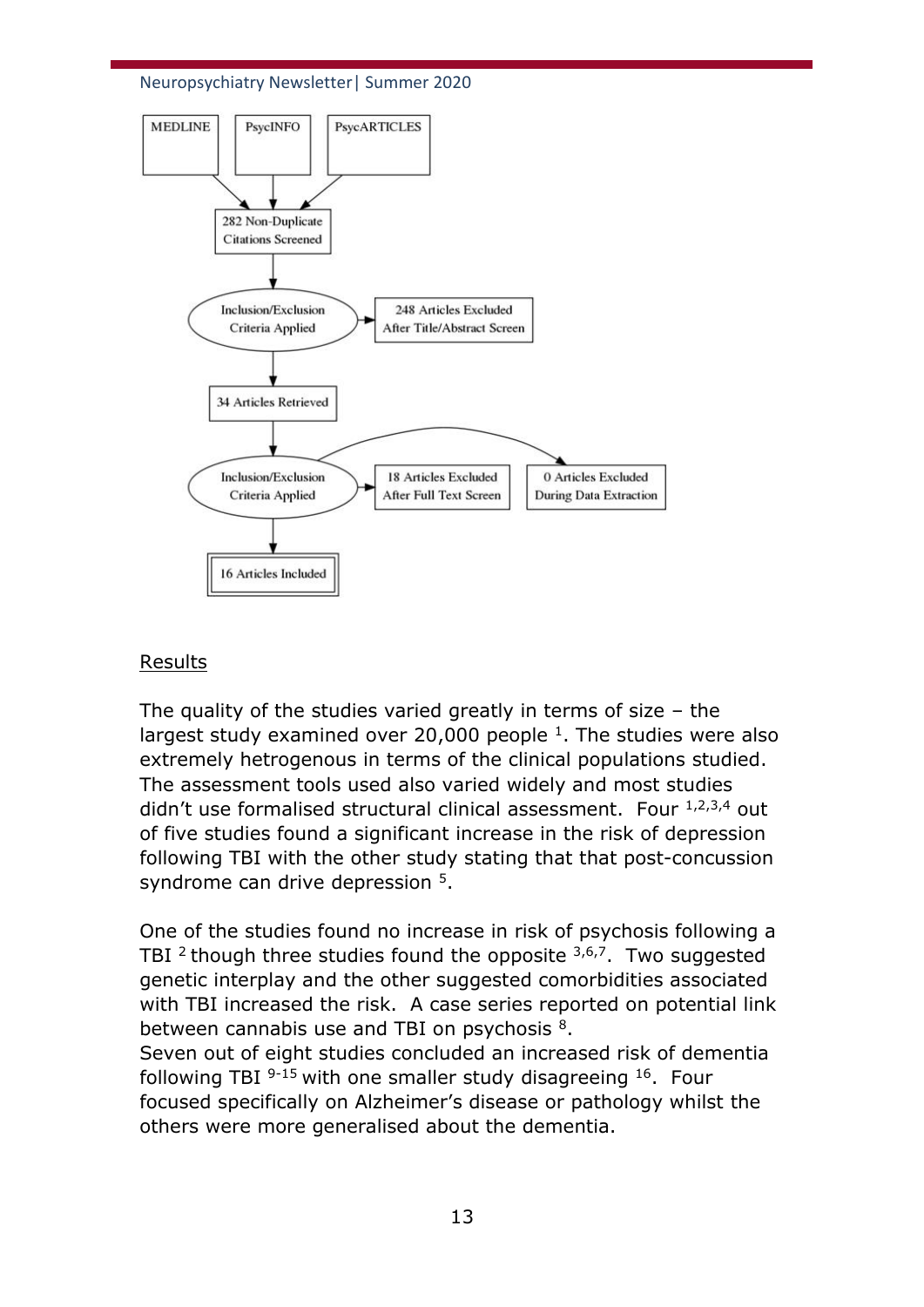

## **Conclusion**

Despite their differences and their often severe methodological problems, all of the studies suggested that risk of depression is elevated after a brain injury. Whilst many studies suggested risks of psychosis were higher post brain injury, these studies were often small and noted possible interplay of other generic and environmental risk factors. It should also be noted that individuals who are psychotic have higher rates of head injury as a result of their symptoms. Similar issues exist around studies suggesting a possible link between ABI and dementia. Overall, more research is needed to explore this link.

## Discussion

This review found good evidence for an increase in the risk of developing depression following a TBI. It is important to note that NICE guidance for follow up of head injury doesn't have any guidance for assessment or managing the psychiatric complications after a brain injury. It seems important to at least warn patients of their increased susceptibility to depression and to educate them of the prodrome.

The evidence base for association of TBI and dementia or psychosis is more nuanced and requires further and better designed longer term studies.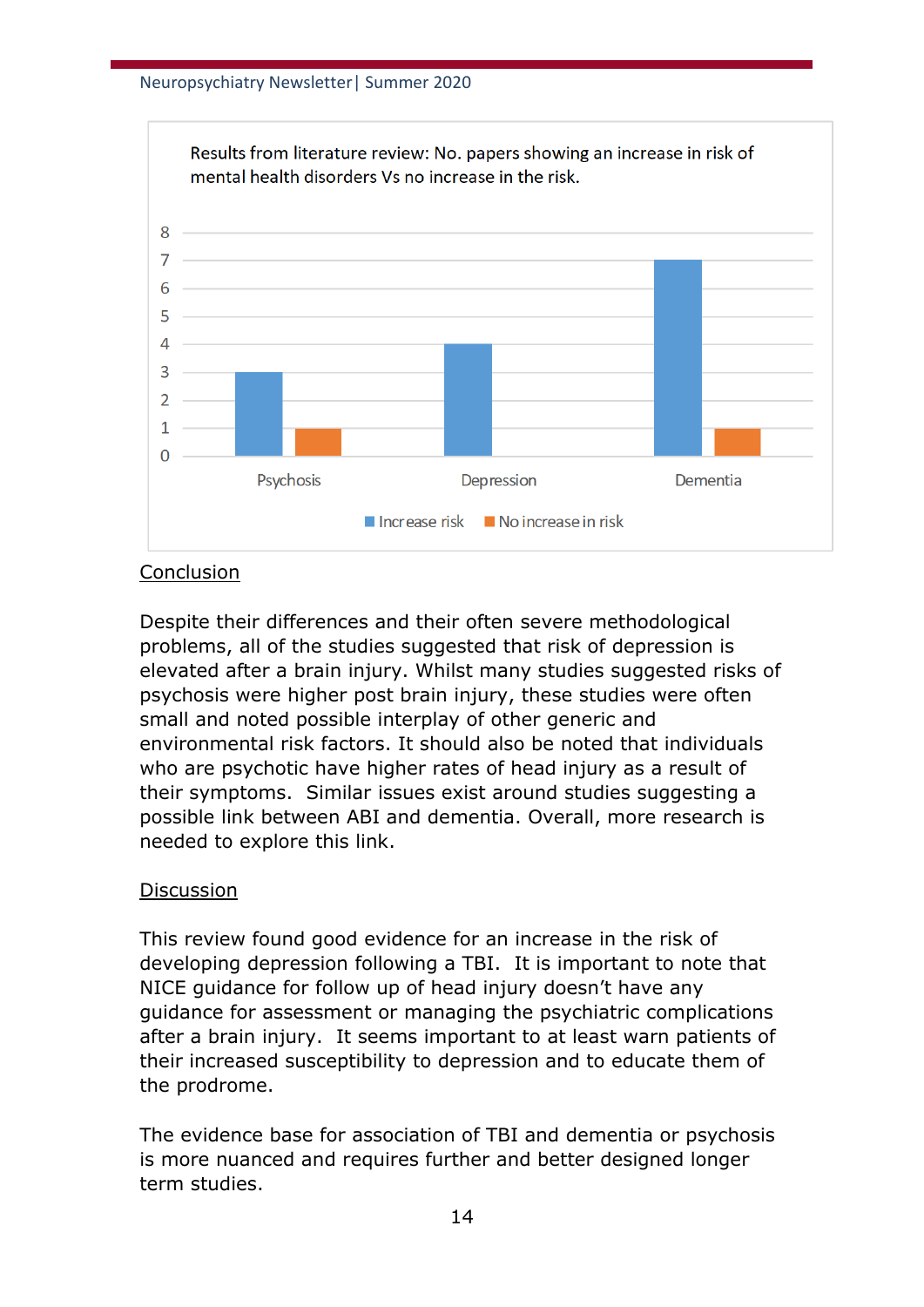More importantly, this literature review highlights the importance of interdisciplinary cohesion such as that shown in fields like neuropsychiatry. There are patients with clear psychiatric and neurological needs that can fall into placement limbo where there are not established services.

## References

- 1. Osborn A, Mathias J, Fairweather-Schmidt A, Anstey K. Traumatic Brain Injury and Depression in a Community-Based Sample: A Cohort Study Across the Adult Life Span. J Head Trauma Rehab. 2018; 33(1) 62-72.
- 2. Alway Y, Gould KR, Johnston L, McKenzie D, Ponsford J. A prospective examination of Axis I psychiatric disorders in the first 5 years following moderate to severe traumatic brain injury. Psychol Med. 2016; 46(6) 1331-1341.
- 3. Hesdorffer D, Rauch S, Tamminga C. Long-term Psychiatric Outcomes Following Traumatic Brain Injury: A Review of the Literature. J Head Trauma Rehab. 2009; 24(6) 452-459.
- 4. Holster J, Bryan C, Heron E, Seegmiller R. Traumatic Brain Injury, Sleep, and Mental Health: A Longitudinal Study of Air Force Personnel Pre- and Postdeployment to Iraq. J Head Trauma Rehab. 2017; 32(1) 25-33.
- 5. Morissette S, Woodward M, Kimbrel N, Meyer E, Kruse M, Dolan S, et al. Deployment-Related TBI, Persistent Postconcussive Symptoms, PTSD,and depression in OEF/OIF veterans. Rehabil Psychol. 2011; 56(4) 340-350.
- 6. McAllister TW, Richard FB. Evaluation and treatment of psychosis after traumatic brain injury. Neurorehabilitation. 2002; 14(4):357-368.
- 7. Corcoran C, Malaspina D. Traumatic Brain Injury and Risk for Schizophrenia. Int J Ment Health Ad. 2015 ; 30(1) 17-32.
- 8. Rabner J, Gottlieb S, Lazdowsky L, LeBel A. Case-Series: Psychosis Following Traumatic Brain Injury and Cannabis Use in Late Adolescence. Am J Addict. 2016 ; 25(2) 91-93.
- 9. Abner EL, Nelson P, Schmitt FA, Browning SR, Fardo DW, Wan L, et al. Self-reported head injury and risk of late-life impairment and AD pathology in an AD center cohort. Dement Geriatr Cogn Dis. 2014 ; 34(5- 6) 294-306.
- 10. Barnes DE, Kaup A, Kirby KA, Byers AL, Diaz-Arrastia R, Yaffe K. Traumatic brain injury and risk of dementia in older veterans. Neurology. 2014 ; 83(4).
- 11. Fann JR, Ribe AR, Pedersen HS, Fenger-Gron M, Christensen J, Benros ME, et al. Long-term risk of dementia among people with traumatic brain injury in Denmark: a population-based observational cohort study. Lancet. 2018 ; 5(5) 424-431.
- 12. Hayes JP, Logue MW, Sadeh N, Spielberg JM, Verfaellie M, Hayes MS, et al. Mild traumatic brain injury is associated with reduced cortical thickness in those at risk for Alzheimer's disease. Brain. 2017; 140(3) 813-825.
- 13. Sundstroem A, Nilsson LG, Cruts M, Adolfsson R. Increased risk of dementia following mild head injury for carriers but not for non-carriers of the APOE ε4 allele. Int Psychogeriatr. 2007; 19(1): p. 159-165.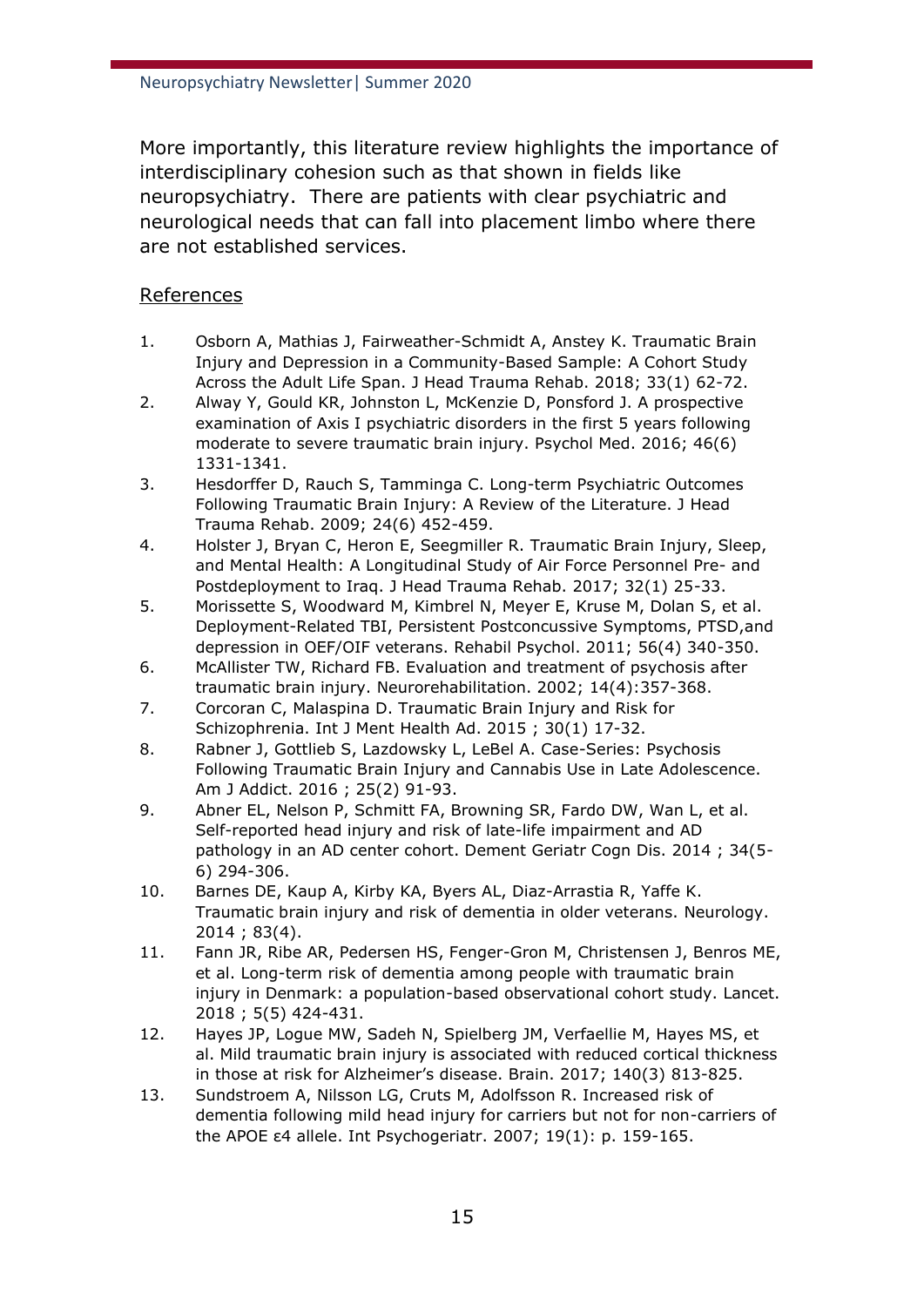- 14. Wang HK, Lin SH, Sung PS, Wu MH, Hung KW, Wang LC, et al. Population based study on patients with traumatic brain injury suggests increased risk of dementia. J Neurol Neurosurg Ps 2012; 83(11) 1080-1085.
- 15. Bazarian JJ, Cernak I, Noble-Haeusslein L, Potolicchio S, Temkin N. Longterm neurologic outcomes after traumatic brain injury. J Head Trauma Rehab. 2009 ; 24(6) 439-451.
- 16. Rapoport M, Wolf MA, Hermann N, Kiss A, Shammi P, Reis M, et al. Traumatic Brain Injury, Apolipoprotein E- $\epsilon$ 4, and Cognition in Older Adults: A Two-Year Longitudinal Study. The J Neuropsychiatry Clin Neurosci. 2008; 20(1) 68-73.

**Jack Blake** is a fourth year medical student at Keele University. He has completed his first year of clinical training in Staffordshire including an attachment to a specialist neuropsychiatric service in the Harplands hospital and Bennet centre. Prior to his studies, Jack worked as a social therapist in a medium secure unit from 2014 to 2016 in a therapeutic community setup for the treatment of dangerous and severe personality disorders.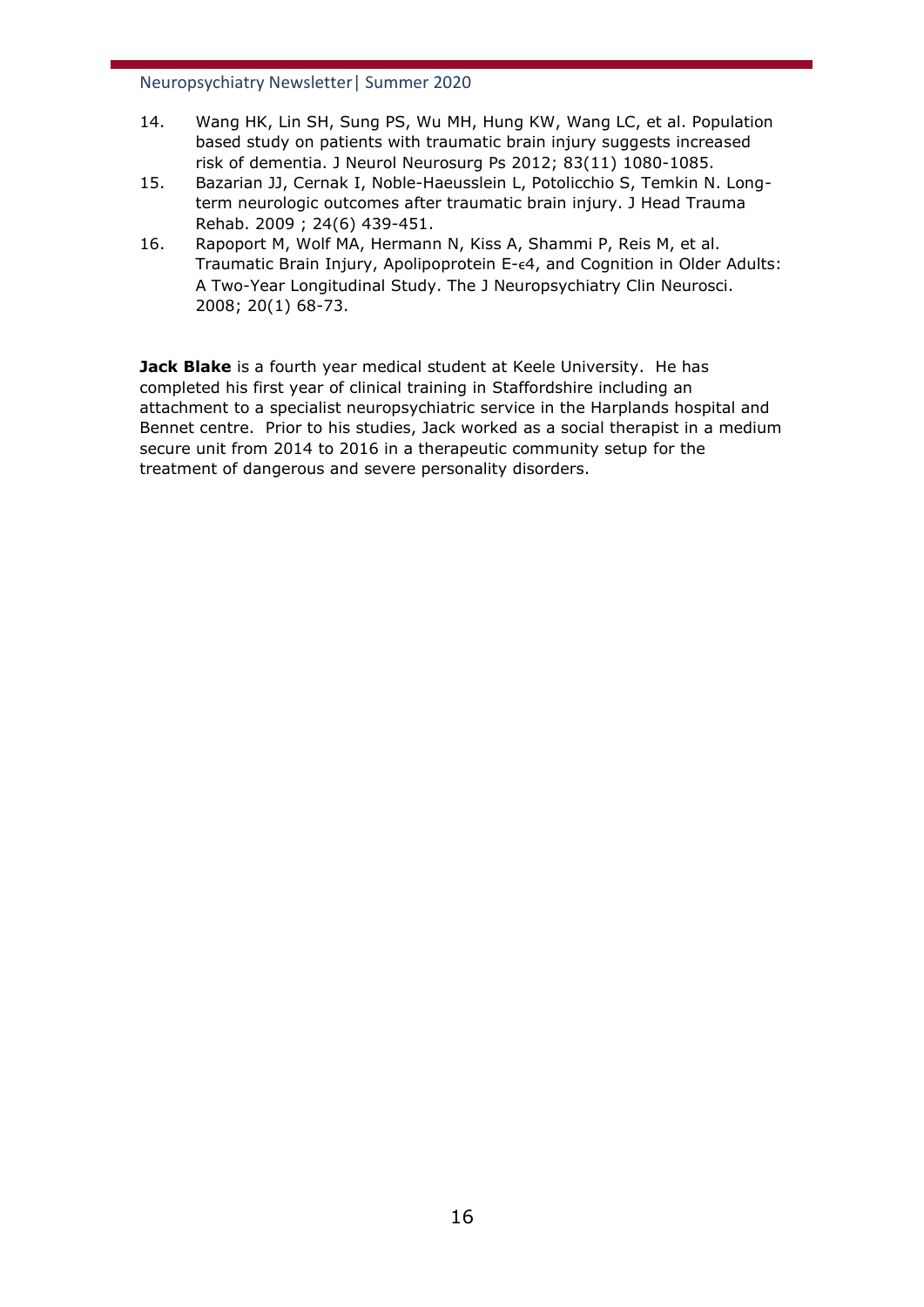# **Prevalence of Traumatic Brain Injury among Sexual Offenders: A Systematic Review and Meta-Analysis**

Dr Luke Baxter

## Introduction

There is growing interest in the association between traumatic brain injury (TBI) and criminal behaviour. Organic personality disorder due to TBI is most often associated with disinhibition and aggression. The development of sexually inappropriate behaviour is a less recognised consequence of TBI.

The prevalence of TBI among sexual offender populations is not well characterized. The objective of this study, therefore, was to determine a meta-analytic estimate of TBI prevalence among sexual offenders, which may inform possible future TBI screening programs for offenders.

## Methods

In order to do this, PubMed, PsycInfo and Embase databases were systematically searched to identify papers that measured the prevalence of TBI in a sexual offender sample. A random-effects meta-analysis was conducted to calculate a pooled estimate of TBI prevalence.

## Results

The meta-analytic estimated prevalence of TBI in the sexual offender population, drawn from six studies, was 29.1% (95% CI, 9.6% to 53.5%). This is less than previous meta-analytic estimates for TBI prevalence in the offender population (which range from 51- 60.25%), but greater than a previous estimate for the general population (12%). However, when studies were divided according to recruitment setting, those that recruited from a clinical setting had a TBI prevalence of 18% (95% CI, 2% to 44%), whereas those that recruited from a correctional setting had a TBI prevalence of 54% (95% CI, 23% to 84%).

## **Discussion**

To summarise, TBI prevalence appears to be lower among sexual offenders than for the general offender population. However, TBI prevalence among sexual offenders in the clinical and correctional setting are comparable to previous estimates for the general, nonoffender and general offender populations, respectively.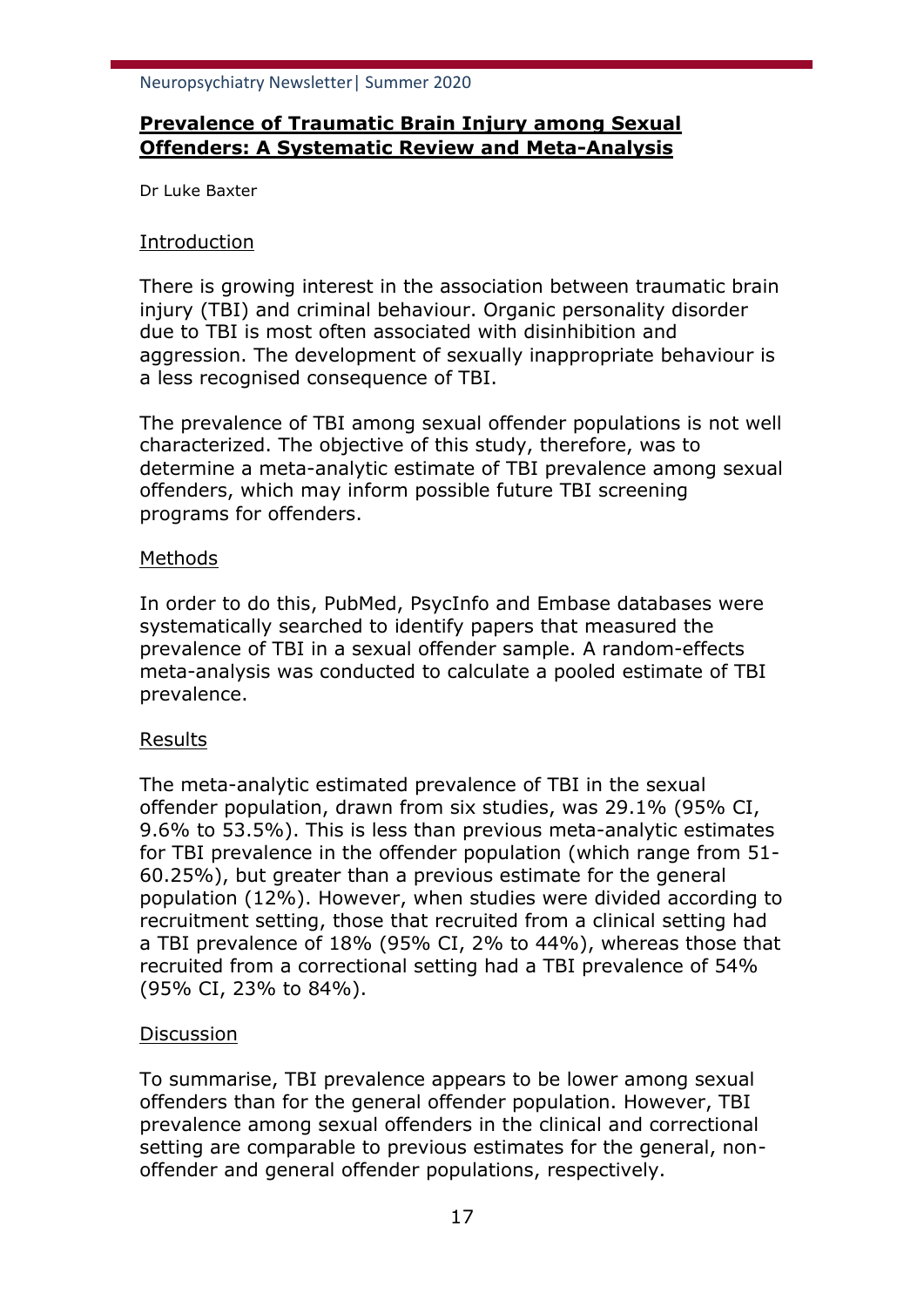Strengths of this study include the systematic nature of the search and the prospective publishing of methods. Limitations of the metaanalysis include the small number of studies that were included and the fact that these studies were generally low quality. There was also evidence of significant heterogeneity between studies. In conclusion, TBI prevalence among individuals in correctional and non-correctional settings appears to be consistent, regardless of the type of crime committed. However, investigations into TBI prevalence for offenders of other crimes should be carried out to validate this finding. These findings support the growing recognition of TBI as a serious health issue among offenders, especially those who are incarcerated. It should prompt greater efforts for the screening of TBI among offenders and the provision of neurorehabilitation for those offenders who are survivors of TBI.

|  |  | Fig 1. Forest plot showing TBI prevalence among sexual offenders by |  |  |  |  |  |  |
|--|--|---------------------------------------------------------------------|--|--|--|--|--|--|
|--|--|---------------------------------------------------------------------|--|--|--|--|--|--|

#### **recruitment setting**

| Study                                                                                                                                      | <b>Events Total</b> |                                  |                         | Proportion [95%-CI]                                                                                               |
|--------------------------------------------------------------------------------------------------------------------------------------------|---------------------|----------------------------------|-------------------------|-------------------------------------------------------------------------------------------------------------------|
| recruitment setting = clinical<br>Colantonio et al., 2007<br>Kaliski, 2002<br>Langevin, 2006<br>Meyer et al., 1992<br>Random effects model | 14<br>0<br>250<br>5 | 53<br>$14 -$<br>516<br>61<br>644 |                         | $0.26$ [0.15; 0.40]<br>$0.00$ $[0.00; 0.23]$<br>0.48 [0.44; 0.53]<br>$0.08$ [0.03; 0.18]<br>$0.18$ $[0.02; 0.44]$ |
| recruitment setting = correctional<br>DelBello et al., 1999<br>Mitchell et al., 2017<br>Random effects model                               | 9<br>167            | 25<br>242<br>267                 |                         | $0.36$ [0.18; 0.57]<br>$0.69$ [0.63; 0.75]<br>$0.54$ [0.23; 0.84]                                                 |
| Random effects model                                                                                                                       |                     | 911<br>O                         | 0.2 0.3 0.4 0.5 0.6 0.7 | $0.29$ [0.10; 0.53]                                                                                               |

### References

- 1. A. Colantonio, V. Stamenova, C. Abramowitz, D. Clarke & B. Christensen Brain injury in a forensic psychiatry population, Brain Injury 2007; 21:13- 14, 1353-1360
- 2. Kaliski, S.Z. A comparison of risk factors for habitual violence in pre‐trial subjects. Acta Psychiatr Scand, 2002; 106: 58-61.
- 3. Langevin R. (2006) Sexual offenses and traumatic brain injury. Brain Cogn. 2006; 60(2):206-7.
- 4. Meyer, W. J., Cole, C., & Emory, E. Depo provera treatment for sex offending behavior: an evaluation of outcome. Bull Am Acad Psychiatry Law. 1992; 20(3), 249–259.
- 5. DelBello, M. P., Soutullo, C. A., Zimmerman, M. E., Sax, K. W., Williams, J. R., McElroy, S. L., & Strakowski, S. M. Traumatic brain injury in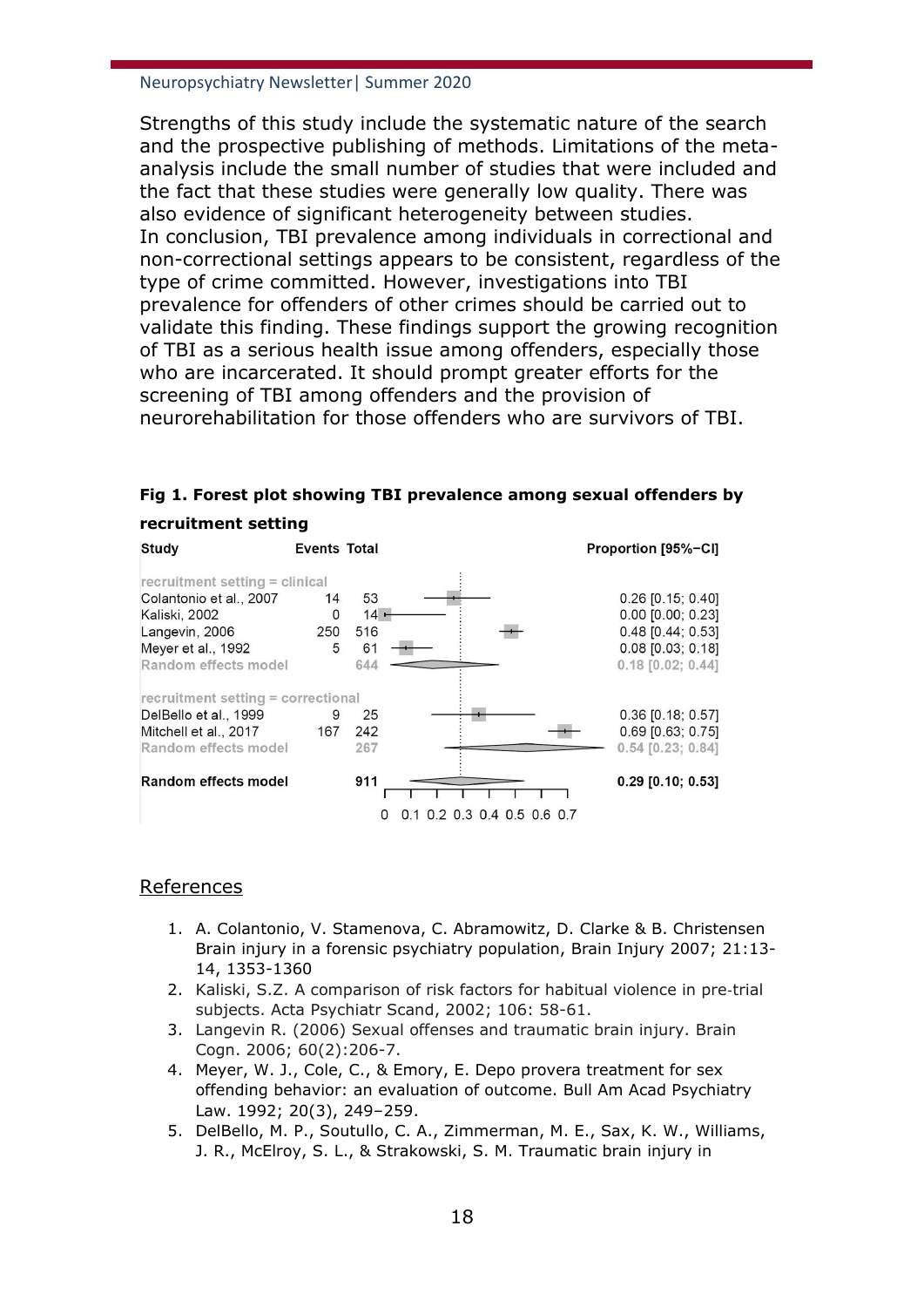individuals convicted of sexual offenses with and without bipolar disorder. Psychiatr Res. 1999; 89(3), 281–286.

6. Mitchell, T., Theadom, A., & Preez, E. du. Prevalence of Traumatic Brain Injury in a Male Adult Prison Population and Its Association with the Offence Type. Neuroepid 2017; 48(3–4), 164–170

**Luke Baxter** studied Natural Sciences at the University of Cambridge, specialising in Neuroscience. Following this, he joined the graduate-entry course in Medicine at Cambridge. He graduated in July. He is currently working as an FY1 doctor at the Royal London Hospital in Whitechapel.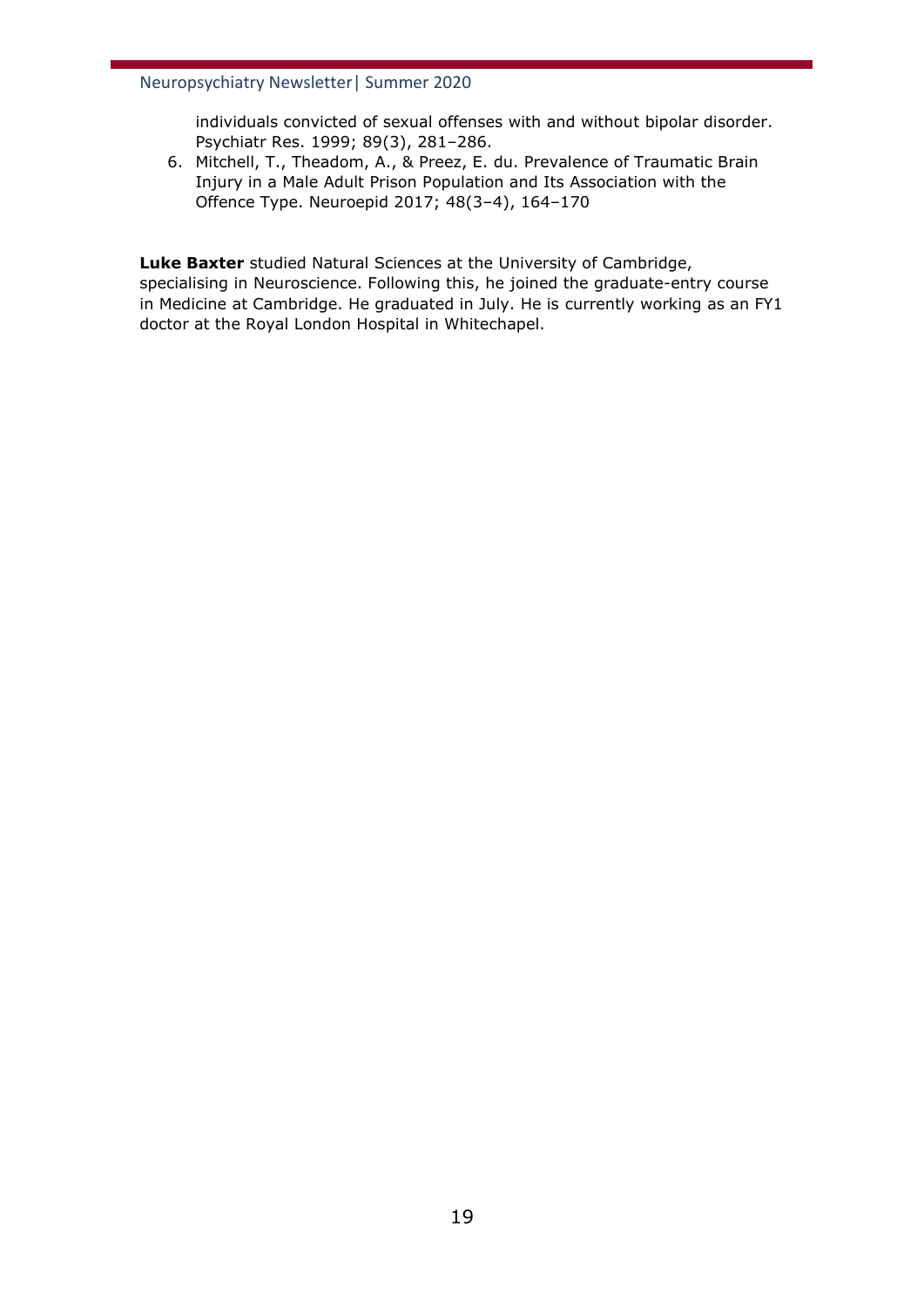*Opinion*

# **Why have people with organic mental disorders been systematically excluded from mainstream mental health care?**

Hugh Rickards



During my career as a psychiatrist I have witnessed patients with the range of organic mental disorders being systematically excluded from care within adult psychiatry. Examples of this include referrals being refused on the grounds that the disorder is "physical, not mental", that these disorders were not "core business", that "we are not trained or confident to diagnose and manage these conditions" and even surprise on seeing these patients at all on the grounds that "I thought you boffins had cured them all". This talk aims to track this history of this form of social exclusion and to start a conversation about remedy.

Firstly, what sorts of disorders are we referring to? I think the easiest shorthand for this is "anything condition that is referred to in Lishman's Organic Psychiatry". This consists of mainly F06 and F07 categories in ICD classification. As an aside, patients with functional neurological disorders have also been excluded from mainstream mental health services, but that is for another time. Why did this exclusion happen? The roots of the problem go back in time to the dualist philosophy of Plato and others, crystallised in western though by Descartes in the seventeenth century. The very idea that psychiatric disorders could be readily categorized as "organic" or "functional" is problematic. However, throughout the  $19<sup>th</sup>$  and most of the 20<sup>th</sup> Centuries, patients with organic mental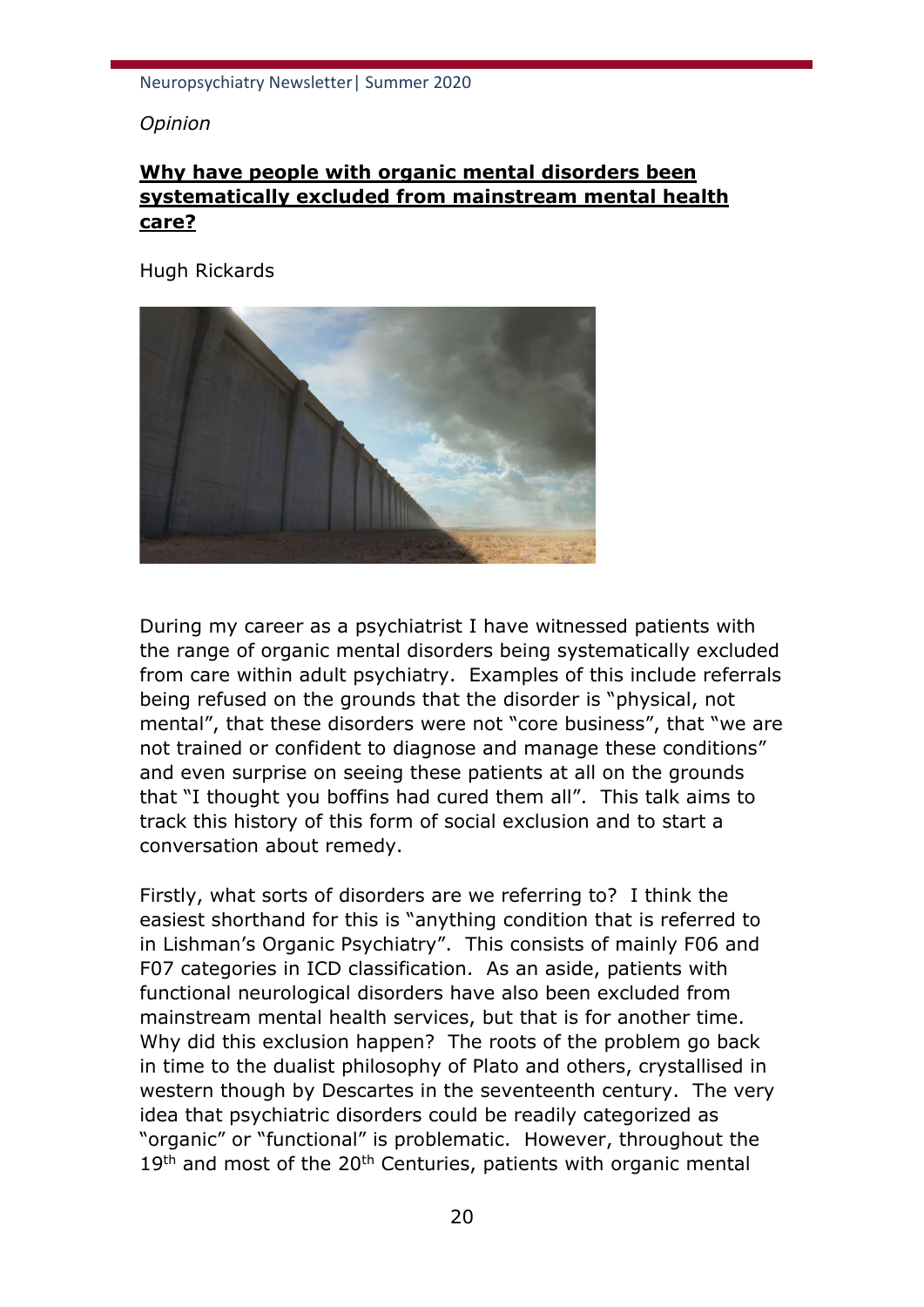disorders were accepted within psychiatric services. Many of us over 50 remember the "chronic organic wards" that were present in all asylums. Patients with the full range of organic mental disorders were cared for on these wards and mental health professionals were exposed to the disorders and developed the relevant clinical expertise as a result.

I think that the modern exclusion of this group of patients had its origin in the social psychiatry movement and was exacerbated by the closure of asylums. During that period, two related ideas were conflated. The first idea, that mental illness was a social construct, was attractive to many including myself and has some validity. This was conflated with the idea that all mental illness was caused by the social milieu (usually oppression at the level of society or the family). This left people with organic mental disorders as an "inconvenient truth". One way in which this contradiction was resolved was to exclude people with organic mental disorders from the category of "mental illness". This has happened in a wholesale manner within many mental health professions, nursing in particular, and the circularity of the argument ("all mental disorders are socially caused, if a mental disorder is caused by an organic factor, it becomes a "physical disorder") persists to this day. Lack of exposure to the conditions then leads to "neuro-phobia" and further increases the chances of exclusion.

There have been two other perpetuating factors. Firstly the provision of community care has become hyper-focussed on risk management in the light of several high profile cases of violent behaviour in the community by people with mental illness. This is resource-intensive and has increased the pressure on providers to exclude people with specific diagnoses in order to concentrate on a "core". This change in provision was re-inforced by the National Service Framework for Mental Disorders (2001) which barely mentioned organic mental disorders. Secondly, providers outside of the NHS have taken up the slack and have produced the next generation of "private asylums" around the country in which many of us work. The standards of care in these institutions can be good but the skills are being lost in the NHS along with the ownership of the problem. Finally, the modern neuropsychiatry renaissance may be giving further reason to general psychiatrists to disown the problem. However, relative to the prevalence and complexity of the patients, these services are woefully inadequate.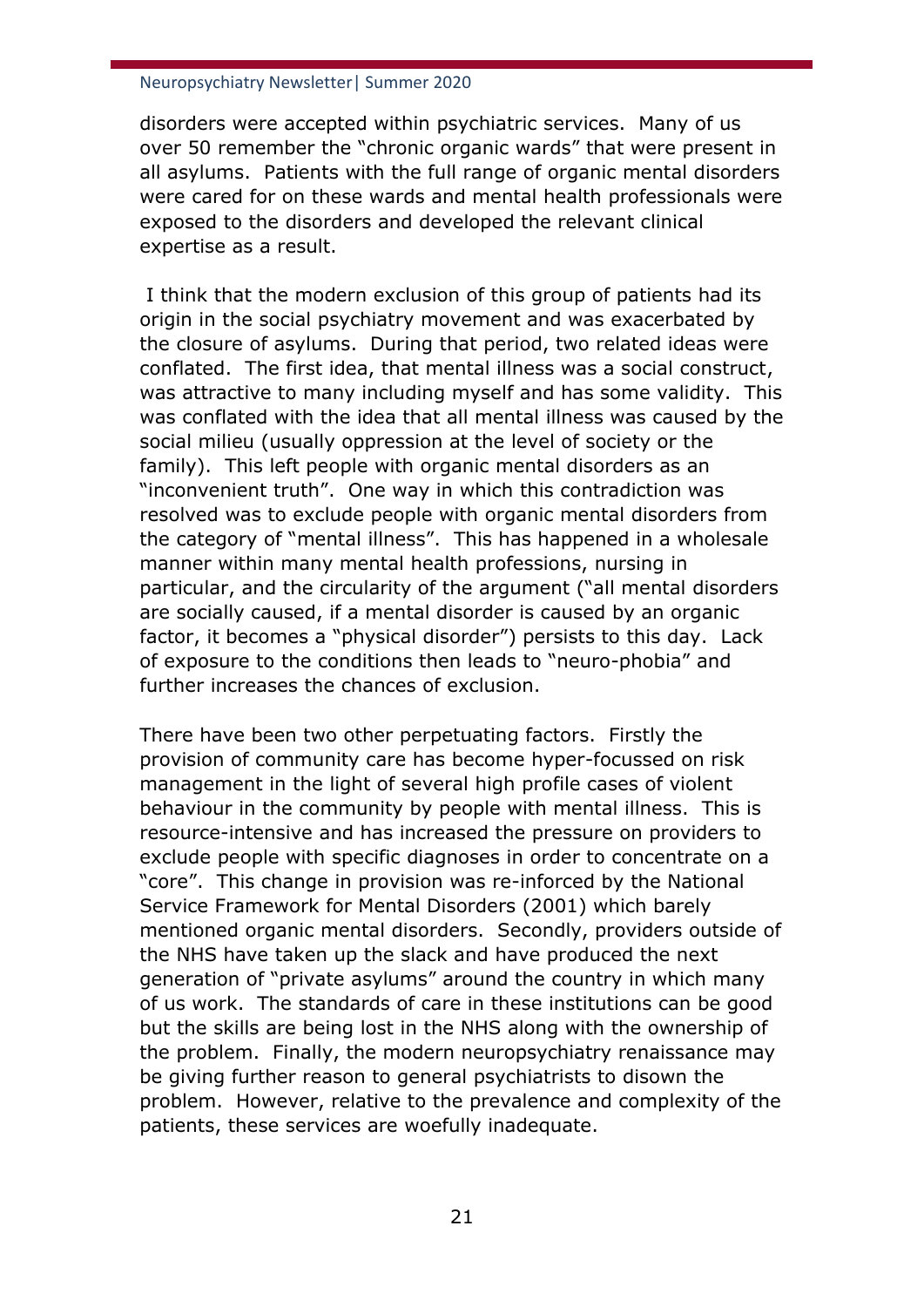The question then becomes "what is to be done?". Does neuropsychiatry want to continue to work towards exclusive ownership of patients with these disorders (which would require a resource revolution and a recognition that more of psychiatric disorders will tend to be regarded as "organic"), or should we be passing the ownership of the patients back to community mental health services and act as their "advisors and supporters"? In general, I would favour the latter plan but the reality will be a hybrid of the two ideas.

Hugh Rickards is and honorary professor at the University of Birmingham and programme lead for the MSc Clinical Neuropsychiatry. He is also a consultant in neuropsychiatry at Birmingham and Solihull Mental Health Foundation NHS Trust which provides a service to the West Midlands Region.

## **Dates for the diary/announcements**

#### **Faculty of Neuropsychiatry Annual Conference Friday 18 September 2020, Online Conference**

#### **Topics:**

- Autism Spectrum Disorder
- Novel Neuro Imaging Markers
- Neuropsychiatry of Parkinson's Disease
- Human Decision Making: The Science

#### **Speakers:**

- Dr Michael Craig
- Professor Jeffrey Dalley
- Dr Quinton Deeley
- Professor Eileen Joyce
- Professor Mitul Mehta
- Dr Aaron Schurger
- Professor Federico Turkheimer
- Dr Rimona Weil

### **To view the full programme and details of how to register visit <https://bit.ly/2W0GjMm>**

**Please contact Emma George on [emma.george@rcpsych.ac.uk](mailto:emma.george@rcpsych.ac.uk) or 0203 701 2611 should you have any queries**